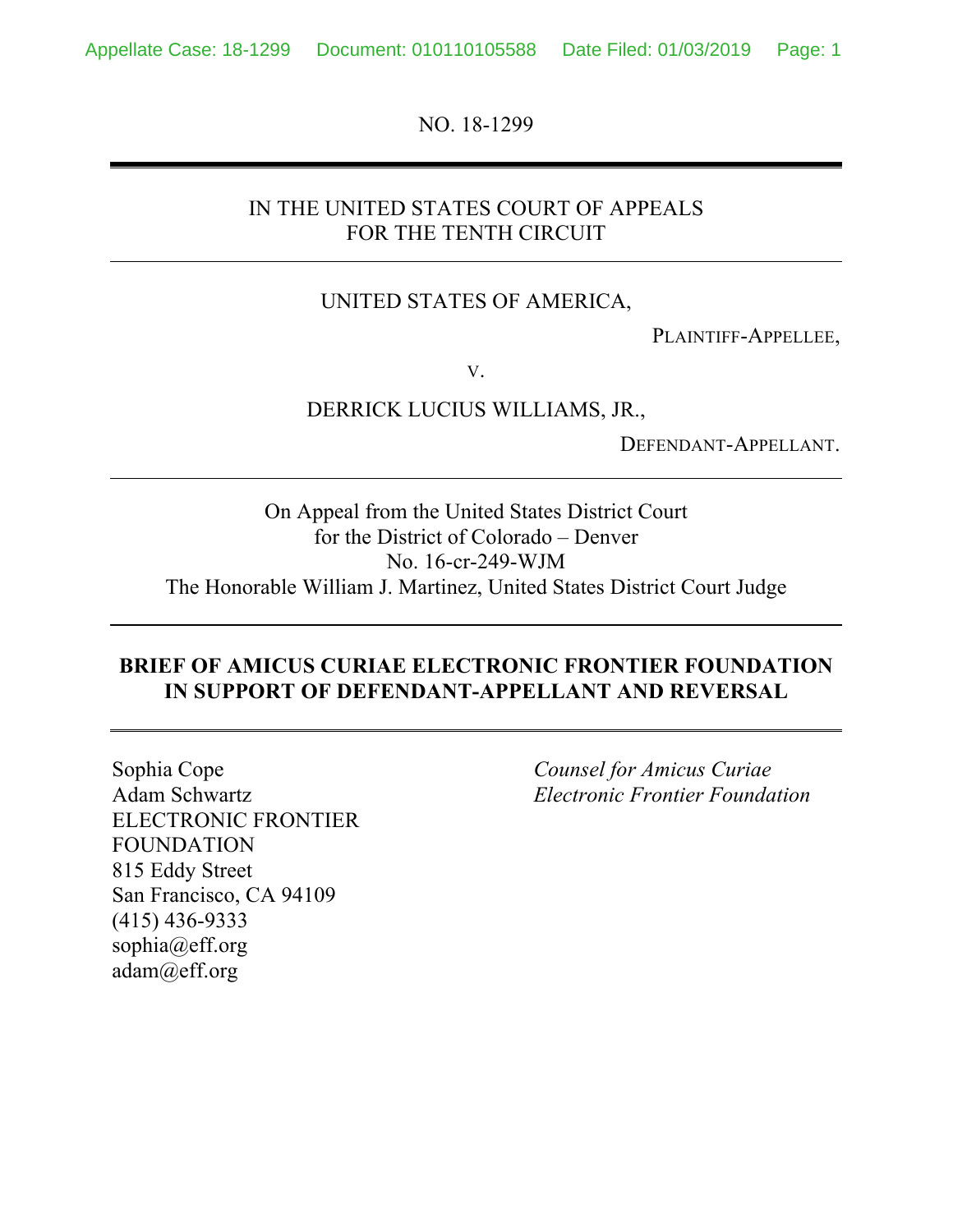# **CORPORATE DISCLOSURE STATEMENT**

Pursuant to Rule 26.1 of the Federal Rules of Appellate Procedure, *Amicus Curiae* Electronic Frontier Foundation states that it does not have a parent corporation and that no publicly held corporation owns 10% or more of its stock.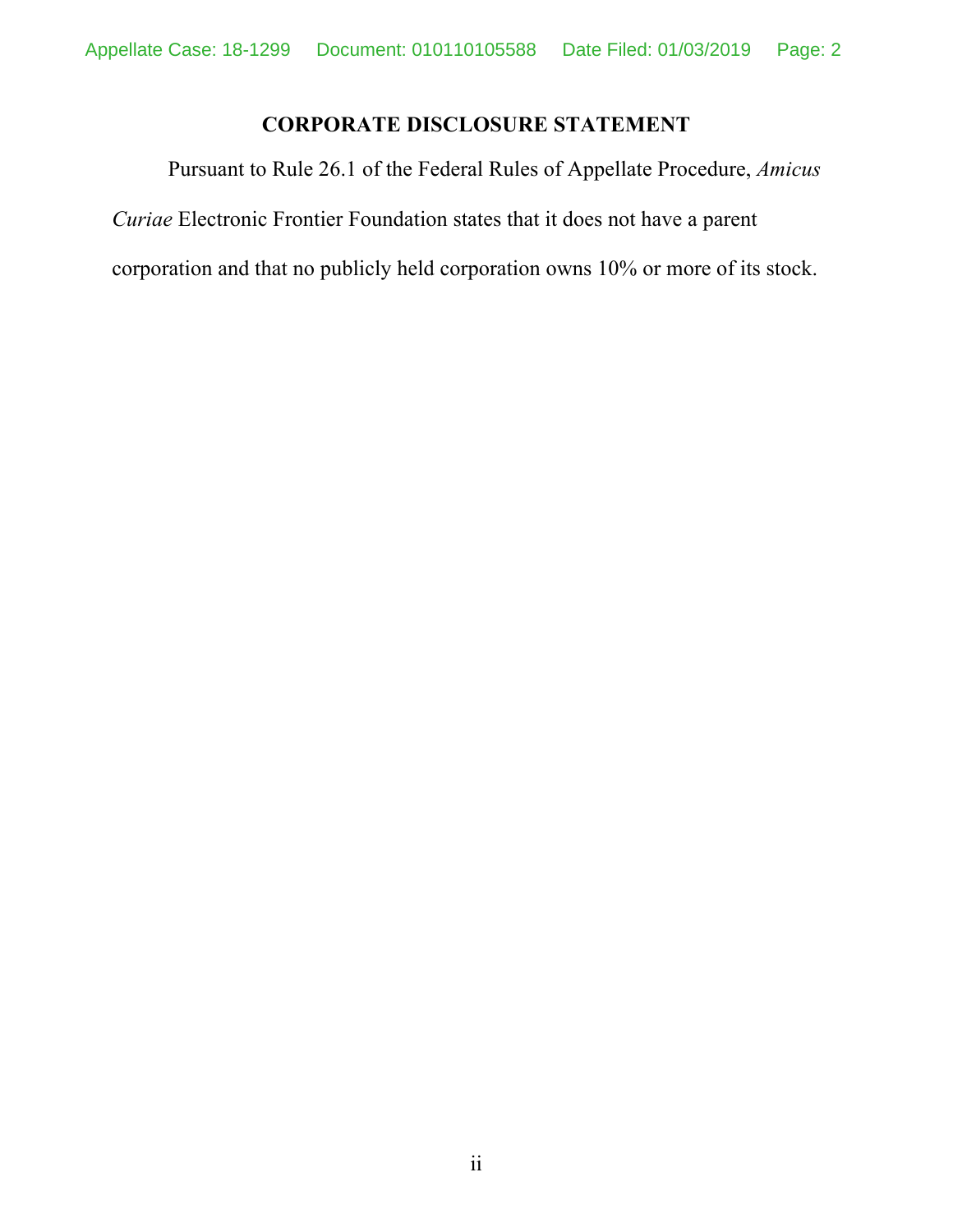# **TABLE OF CONTENTS**

| Digital Devices Contain Vast Amounts of Highly Personal Information4<br>$\rm I.$                                                                                                               |
|------------------------------------------------------------------------------------------------------------------------------------------------------------------------------------------------|
| $\prod$ .                                                                                                                                                                                      |
| All Border Searches of Digital Data, Whether "Manual" or "Forensic," Are<br>III.<br>Highly Intrusive of Personal Privacy and Are Thus "Non-Routine"13                                          |
| The Cotterman Dichotomy is Unworkable Because "Manual"<br>$\mathbf{A}$ .                                                                                                                       |
| <b>B.</b><br>This Court Should Hold That the Use of Software to Copy and<br>Analyze a Device Hard Drive is a "Forensic" Search That Is                                                         |
| IV. A Probable Cause Warrant Should Be Required for Border Searches of Data                                                                                                                    |
| A Probable Cause Warrant Should Be Required Given the<br>A.<br>Highly Personal Information Stored on Digital<br>21                                                                             |
| <b>B.</b><br>A Probable Cause Warrant Should Be Required Because<br>Warrantless, Suspicionless Border Searches of Digital Data Are<br>Not Tethered to the Narrow Purposes of the Border Search |
| 28                                                                                                                                                                                             |
|                                                                                                                                                                                                |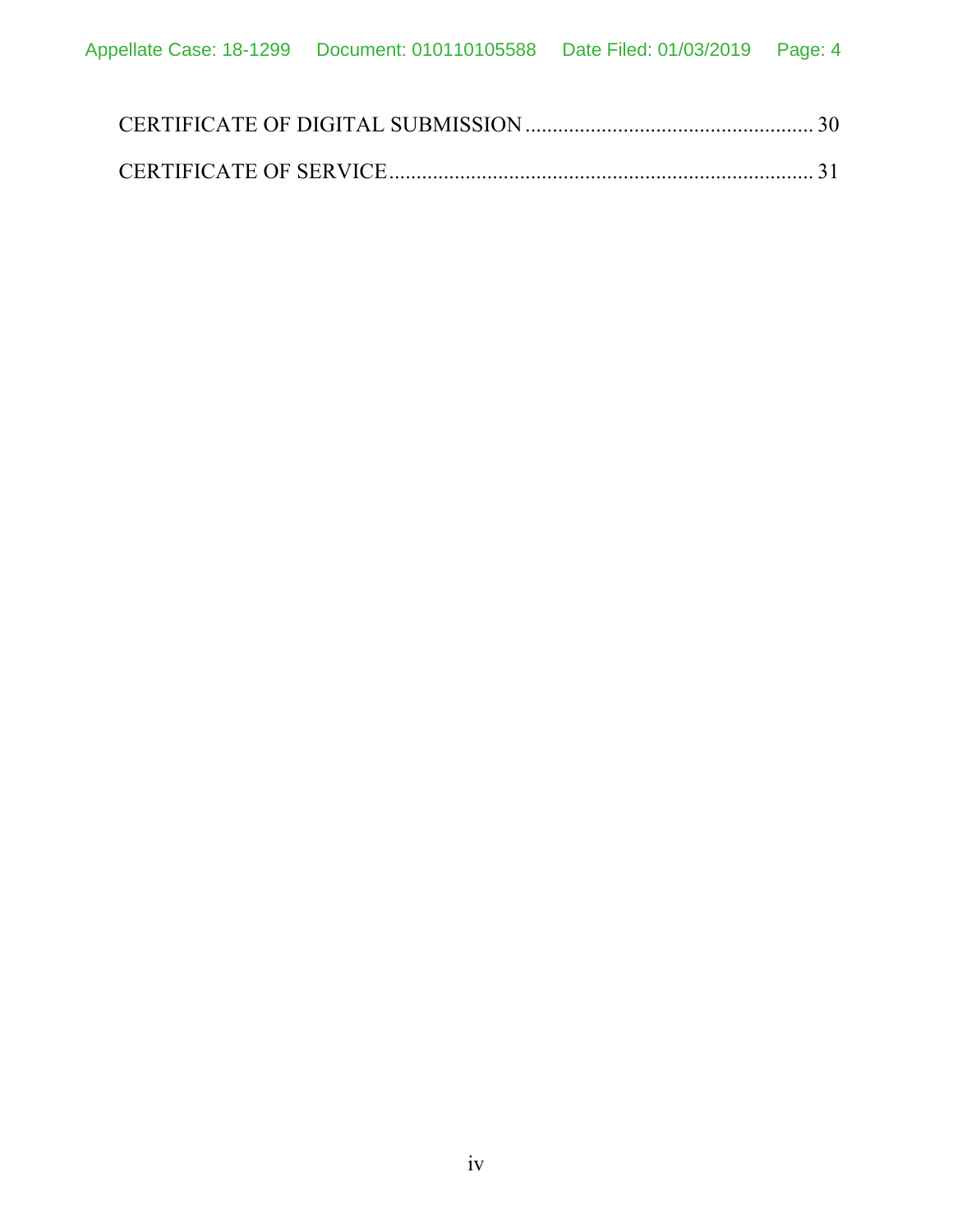# **TABLE OF AUTHORITIES**

| asc<br>71<br>٠ |
|----------------|
|----------------|

| Alasaad v. Nielsen,                     |  |
|-----------------------------------------|--|
| Almeida-Sanchez v. U.S.,                |  |
| Arizona v. Gant,                        |  |
| <i>Boyd v. U.S.</i> ,                   |  |
| Carpenter $v.$ U.S.,                    |  |
| Carroll v. U.S.,                        |  |
| Chimel v. California,                   |  |
| City of Indianapolis v. Edmond,         |  |
| Florida v. Royer,                       |  |
| Kyllo v. U.S.,                          |  |
| Michigan Dept. of State Police v. Sitz, |  |
| Riley v. California,                    |  |
| U.S. v. Caballero,                      |  |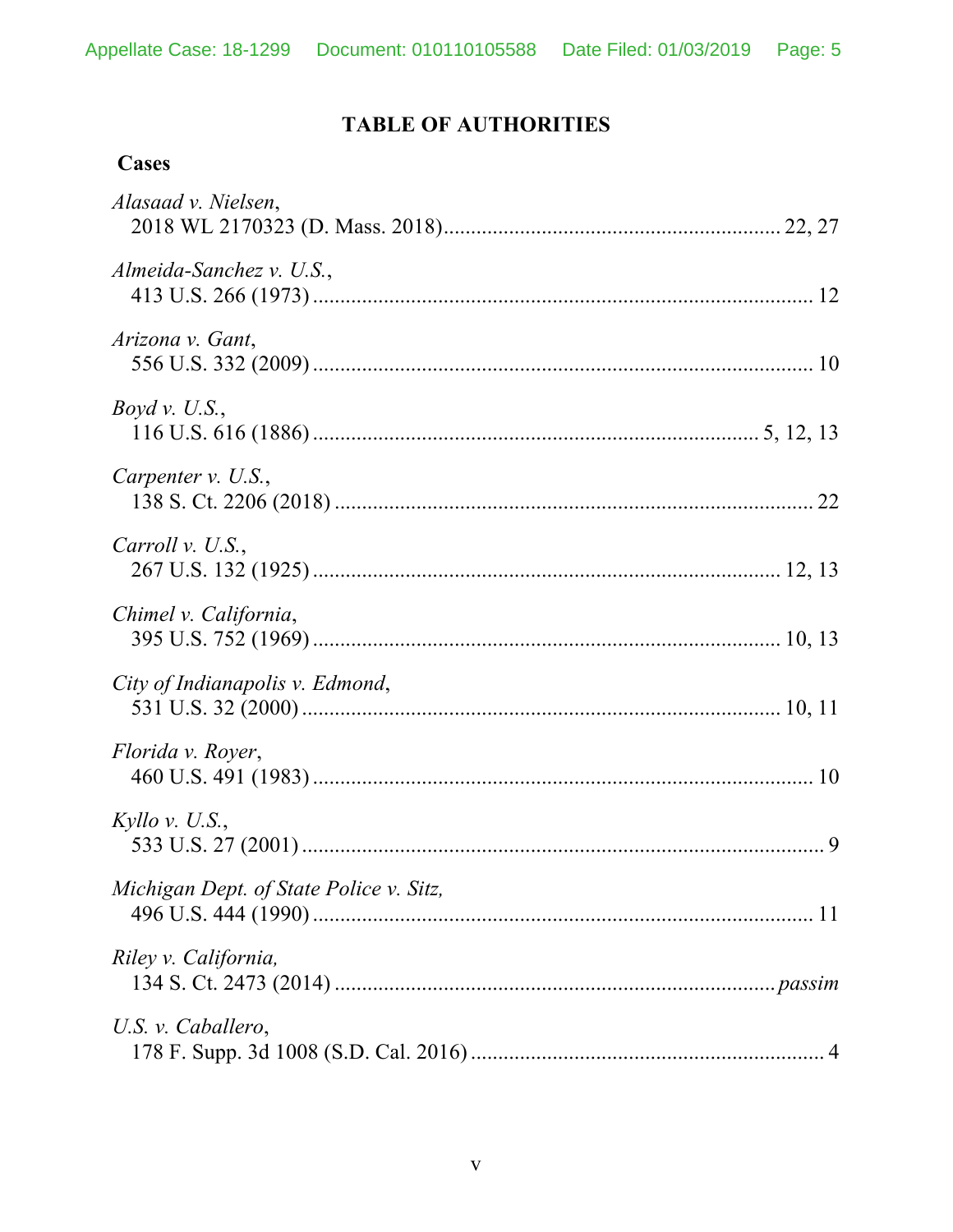| U.S. v. Cotterman,            |
|-------------------------------|
| U.S. $\nu$ . Feiten,          |
| U.S. v. Flores-Montano,       |
| U.S. $\nu$ . Jones,           |
| U.S. $v$ . $Kim$ ,            |
| U.S. v. Kolsuz,               |
| U.S. v. Molina-Gomez,         |
| U.S. v. Molina-Isidoro,       |
| U.S. v. Molina-Isidoro,       |
| U.S. v. Montoya de Hernandez, |
| U.S. v. Ramsey,               |
| U.S. v. Saboonchi,            |
| U.S. v. Saboonchi,            |
| U.S. v. Seljan,               |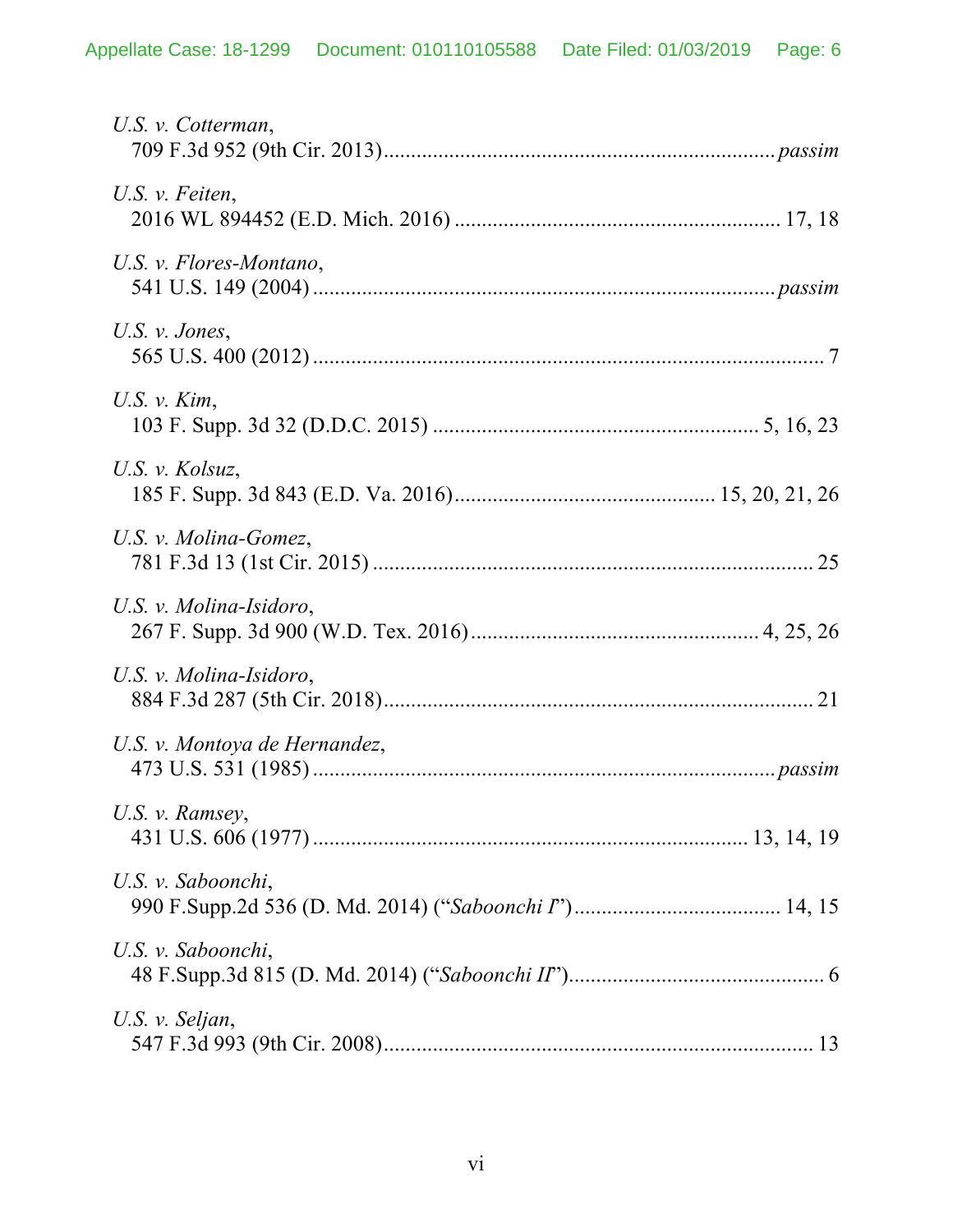| U.S. v. Thirty-Seven Photographs,                                                                                                                            |
|--------------------------------------------------------------------------------------------------------------------------------------------------------------|
| U.S. v. Uribe-Galindo,                                                                                                                                       |
| U.S. v. Vergara,                                                                                                                                             |
| U.S. v. Williams,                                                                                                                                            |
| U.S. $\nu$ . <i>Wurie</i> ,                                                                                                                                  |
| Vernonia School District 47J v. Acton,                                                                                                                       |
| <b>Other Authorities</b>                                                                                                                                     |
|                                                                                                                                                              |
|                                                                                                                                                              |
| Congressional Research Service, Border Security: Key Agencies and Their                                                                                      |
| Department of Homeland Security, Privacy Impact Assessment Update for CBP<br>Border Searches of Electronic Devices, DHS/CBP/PIA-008(a) (Jan. 4, 2018) 23     |
|                                                                                                                                                              |
|                                                                                                                                                              |
|                                                                                                                                                              |
|                                                                                                                                                              |
| Lee Bell, What is caching and how does it work?, Wired UK (May 7, 2017) 9                                                                                    |
|                                                                                                                                                              |
| Peter Mell, Timothy Grance, The NIST Definition of Cloud Computing [Special<br>Pub. 800-145], National Institute of Standards and Technology (Sept. 2011)  8 |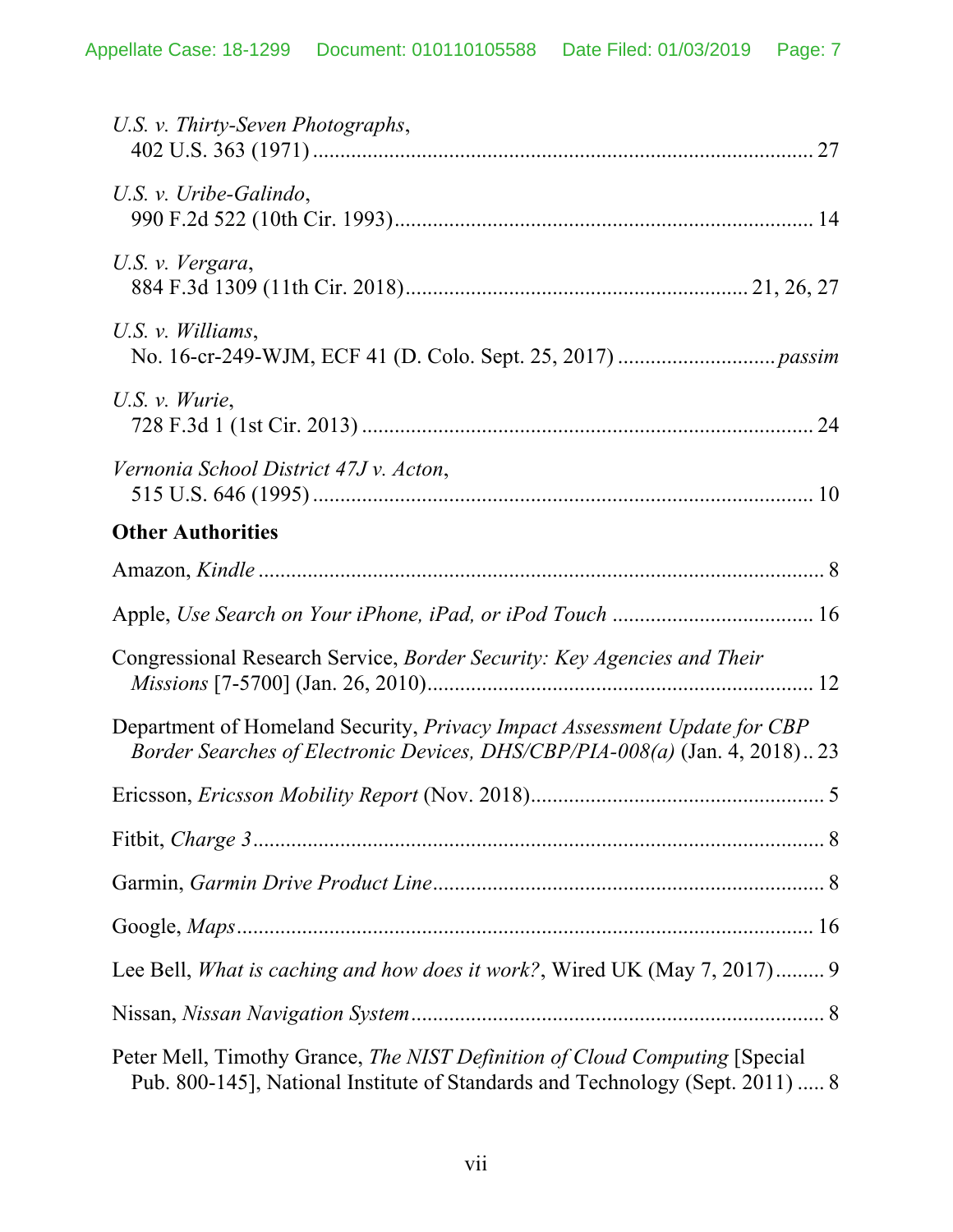| PwC Strategy&, Connected Car Report 2016: Opportunities, Risk, and Turmoil |  |
|----------------------------------------------------------------------------|--|
| U.S. Customs and Border Protection, Border Search of Electronic Devices,   |  |
|                                                                            |  |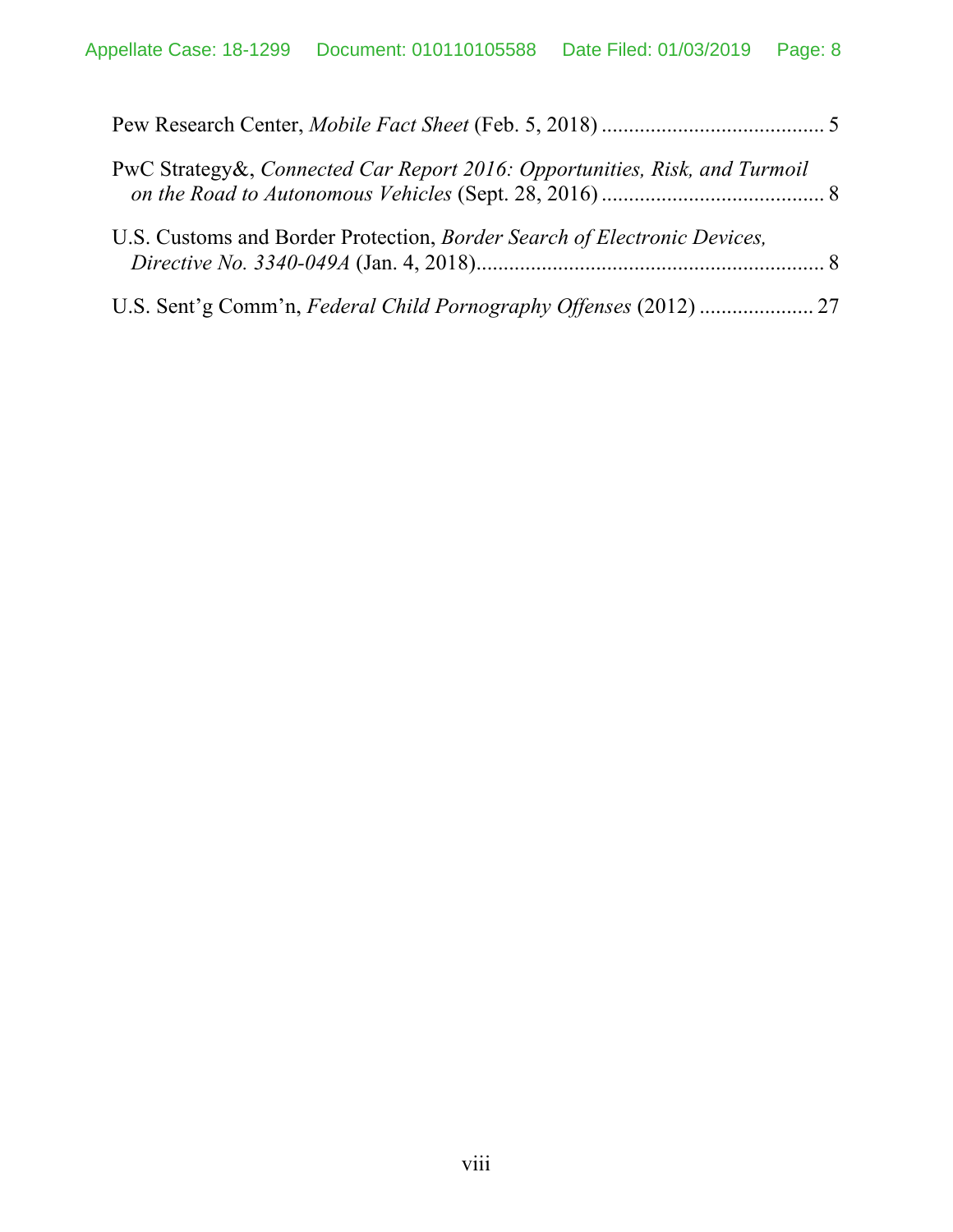### **STATEMENT OF INTEREST**<sup>1</sup>

*Amicus Curiae* Electronic Frontier Foundation is a member-supported, nonprofit civil liberties organization that works to protect free speech and privacy in the digital world. Founded in 1990, EFF has over 37,000 members. EFF has done extensive work to highlight the unprecedented and significant threats to personal privacy posed by border searches of digital devices, including writing numerous *amicus* briefs, blog posts, and a whitepaper.<sup>2</sup>

<sup>&</sup>lt;sup>1</sup> No party's counsel authored this brief in whole or in part. Neither any party nor any party's counsel contributed money that was intended to fund preparing or submitting this brief. No person other than *amicus*, its members, or its counsel contributed money that was intended to fund preparing or submitting this brief. The parties consented to the filing of this brief.

<sup>2</sup> *See generally* https://www.eff.org/issues/border-searches.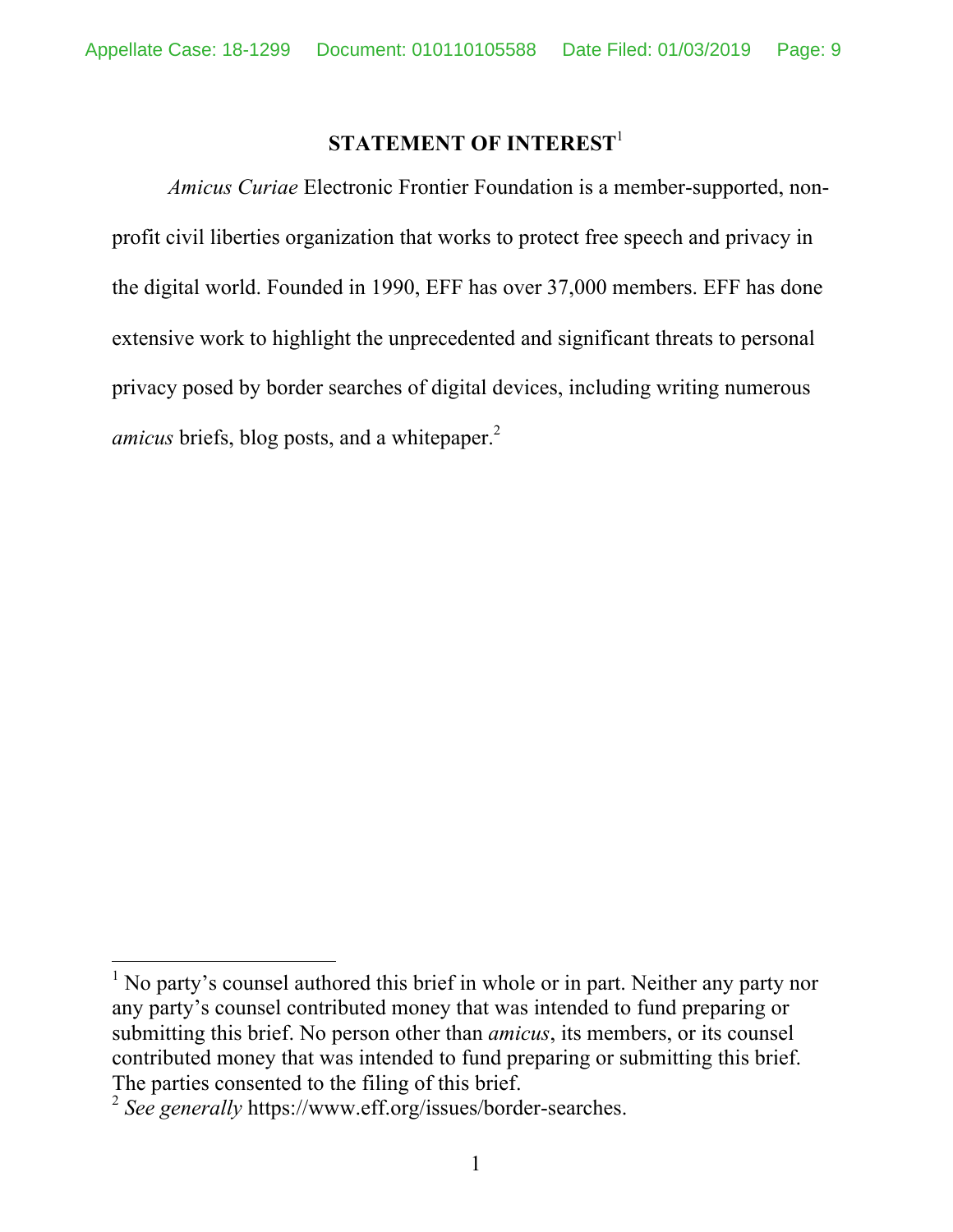#### **INTRODUCTION**

Digital is different. The Fourth Amendment's border search exception, permitting warrantless searches and suspicionless "routine" searches of belongings and persons at the U.S. border, should not apply to digital devices like Mr. Williams' laptop and cell phone.<sup>3</sup> All border searches of the data stored on digital devices—whether "manual" or "forensic"—are "non-routine" and thus fall outside the border search exception. This is because *any* search of digital data is a "highly intrusive" search that impacts the "dignity and privacy interests" of the traveler. *U.S. v. Flores-Montano*, 541 U.S. 149, 152 (2004). Following the Supreme Court's analysis in *Riley v. California,* 134 S. Ct. 2473 (2014), border agents should be required to obtain a probable cause warrant to search the data stored on a digital device.

The *Riley* Court presented an analytical framework that complements the border search doctrine's traditional consideration of whether a search is "routine" or "non-routine." The Court explained that, in determining whether to apply an existing warrant exception to a "particular category of effects" such as cell phones, individual privacy interests must be balanced against legitimate governmental interests. *Id.* at 2484-85. The government's interests are analyzed by considering

 $3$  Both devices were searched by border agents, but the motion to suppress only relates to the contents found on Mr. Williams' laptop. *U.S. v. Williams*, No. 16-cr-249-WJM, ECF 41 (D. Colo. Sept. 25, 2017) ("*Williams*") at 11.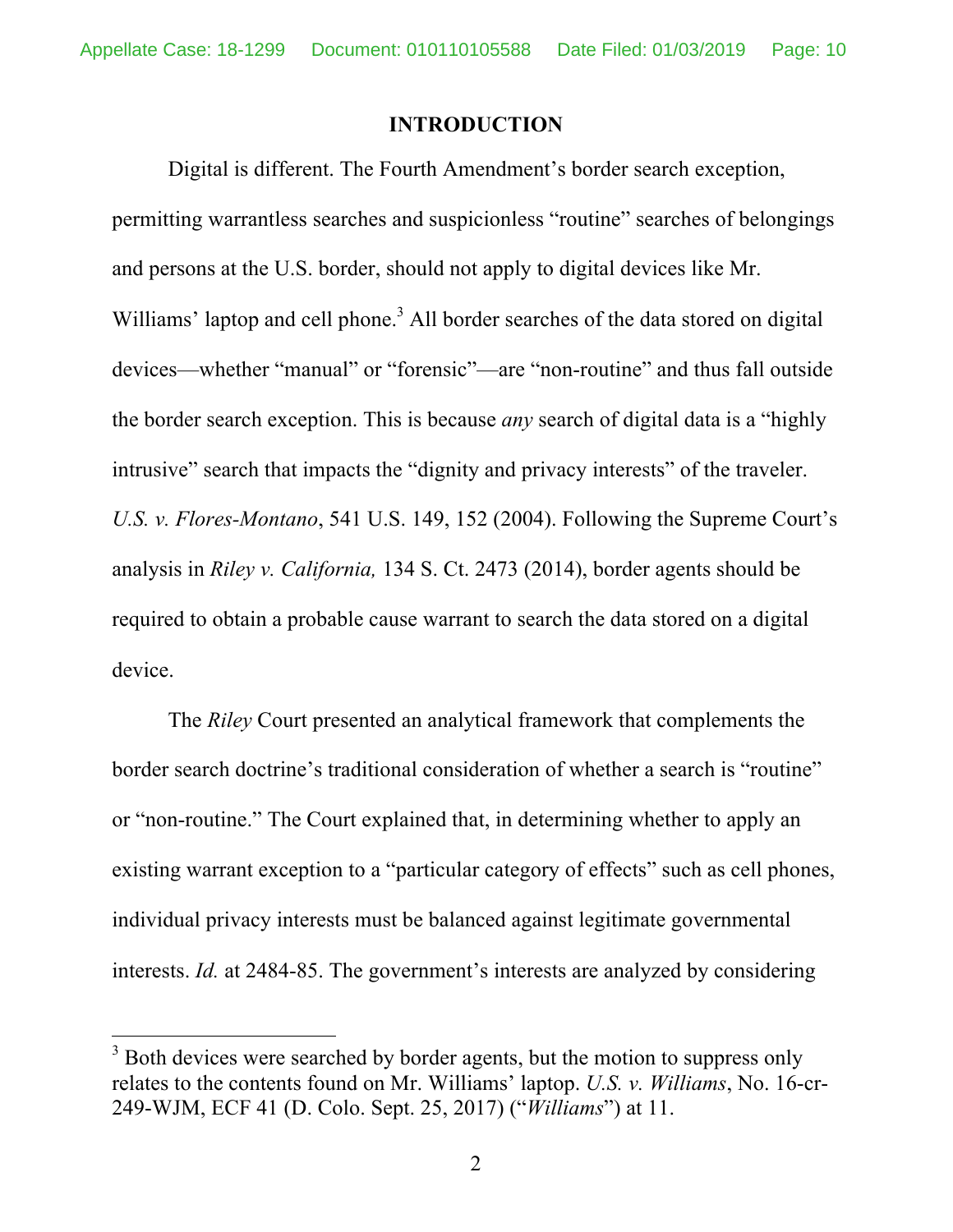whether warrantless, suspicionless searches of a particular category of property are sufficiently "tethered" to the purposes underlying the exception. *Id.* at 2485. In the case of digital data at the border, not only are individual privacy interests at their zenith in devices such as cell phones and laptops, warrantless, suspicionless searches of digital devices are not sufficiently "tethered" to the narrow purposes justifying the border search exception: immigration and customs enforcement. That is, warrantless, suspicionless searches of digital devices at the border are not necessary to and do not sufficiently advance these goals.

However, even if such "tethering" may be considered sufficient, the unprecedented privacy interests that travelers have in their digital devices outweigh any legitimate governmental interests. Prior to the rise of mobile computing, the "amount of private information carried by international travelers was traditionally circumscribed by the size of the traveler's luggage or automobile." *U.S. v. Cotterman*, 709 F.3d 952, 964 (9th Cir. 2013) (en banc). Today, however, the "sum of an individual's private life" sits in the pocket or purse of any traveler carrying a cell phone, laptop or other digital device. *Riley*, 134 S. Ct. at 2489.

In this case, the district court erred in denying Williams' motion to suppress the contents found on his laptop. *Williams* at 24. In so doing, the court wrongly assumed that reasonable suspicion is the highest level of privacy protection that digital devices may enjoy at the border, and that no suspicion is ever required for a

3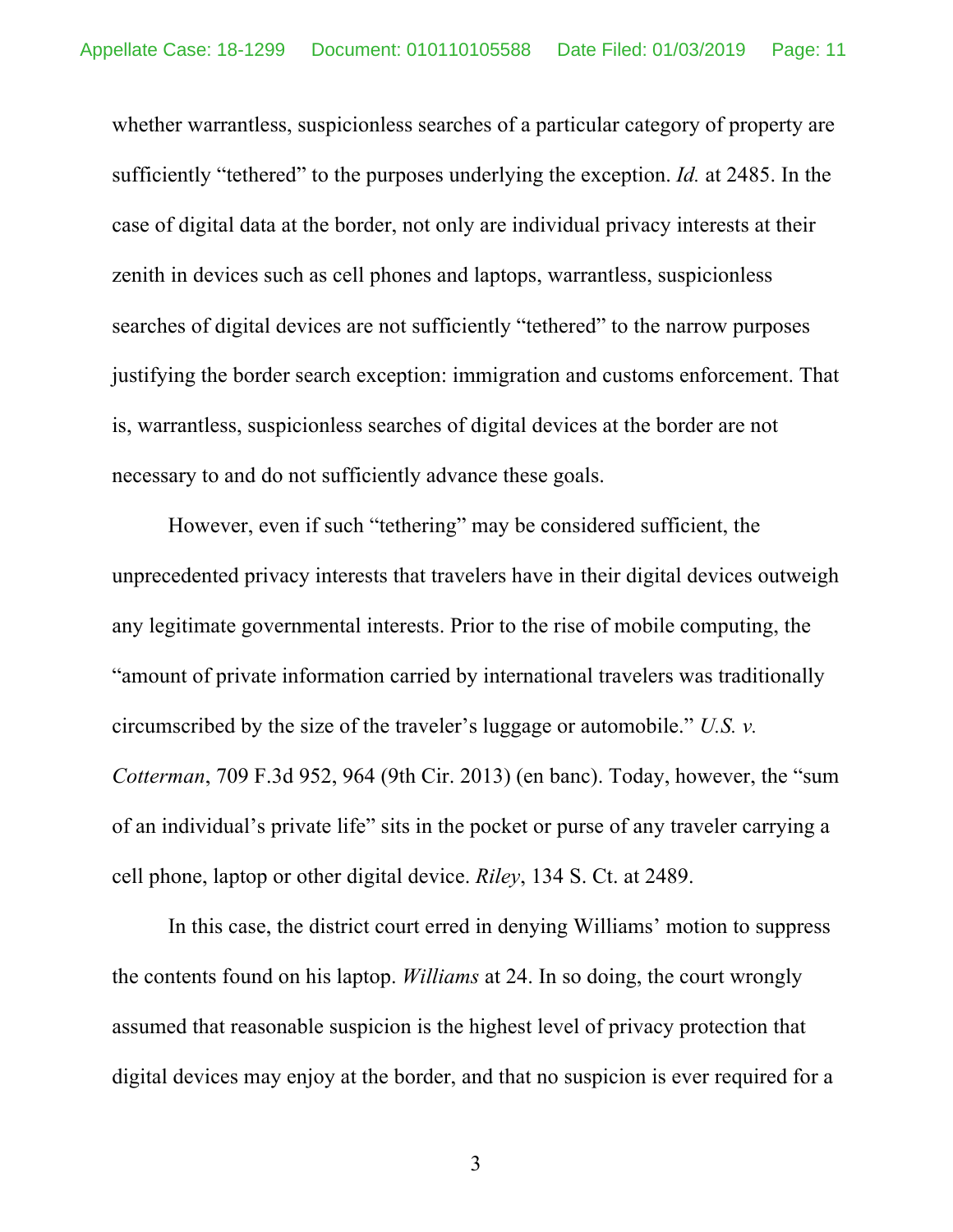"manual" search. *Id.* at 18-19. The district court then found that reasonable suspicion existed, and concluded on this basis that it did not need to decide whether the Fourth Amendment requires reasonable suspicion for a "forensic search," or whether the software-facilitated search of Williams' laptop was a "forensic" search. *Id.* at 9, 18-19.

However, a "person's digital life ought not to be hijacked simply by crossing a border." *Cotterman*, 709 F.3d at 965. *Amicus* urges this Court to hold that all border searches of the data stored on digital devices are "non-routine," and thus, consistent with *Riley*, a probable cause warrant is required.<sup>4</sup>

#### **ARGUMENT**

#### **I. Digital Devices Contain Vast Amounts of Highly Personal Information**

Before the digital revolution, border searches of personal property, like searches incident to arrest, were "limited by physical realities and tended as a general matter to constitute only a narrow intrusion on privacy." *Riley*, 134 S. Ct. at 2489. In *Riley*, the government argued that a search of cell phone data is the same as a search of physical items, and so a cell phone should fall within the search-incident-to-arrest exception, which would permit the warrantless and

<sup>&</sup>lt;sup>4</sup> District courts have supported a warrant requirement for border device searches. *See, e.g., U.S. v. Caballero*, 178 F. Supp. 3d 1008, 1017, 1018 (S.D. Cal. 2016) ("If it could, this Court would apply *Riley*."); *U.S. v. Molina-Isidoro*, 267 F. Supp. 3d 900, 909 (W.D. Tex. 2016), *aff'd*, 884 F.3d 287 (5th Cir. 2018) ("Were this Court free to decide this matter in the first instance, it might prefer that a warrant be required to search an individual's cell phone at the border.").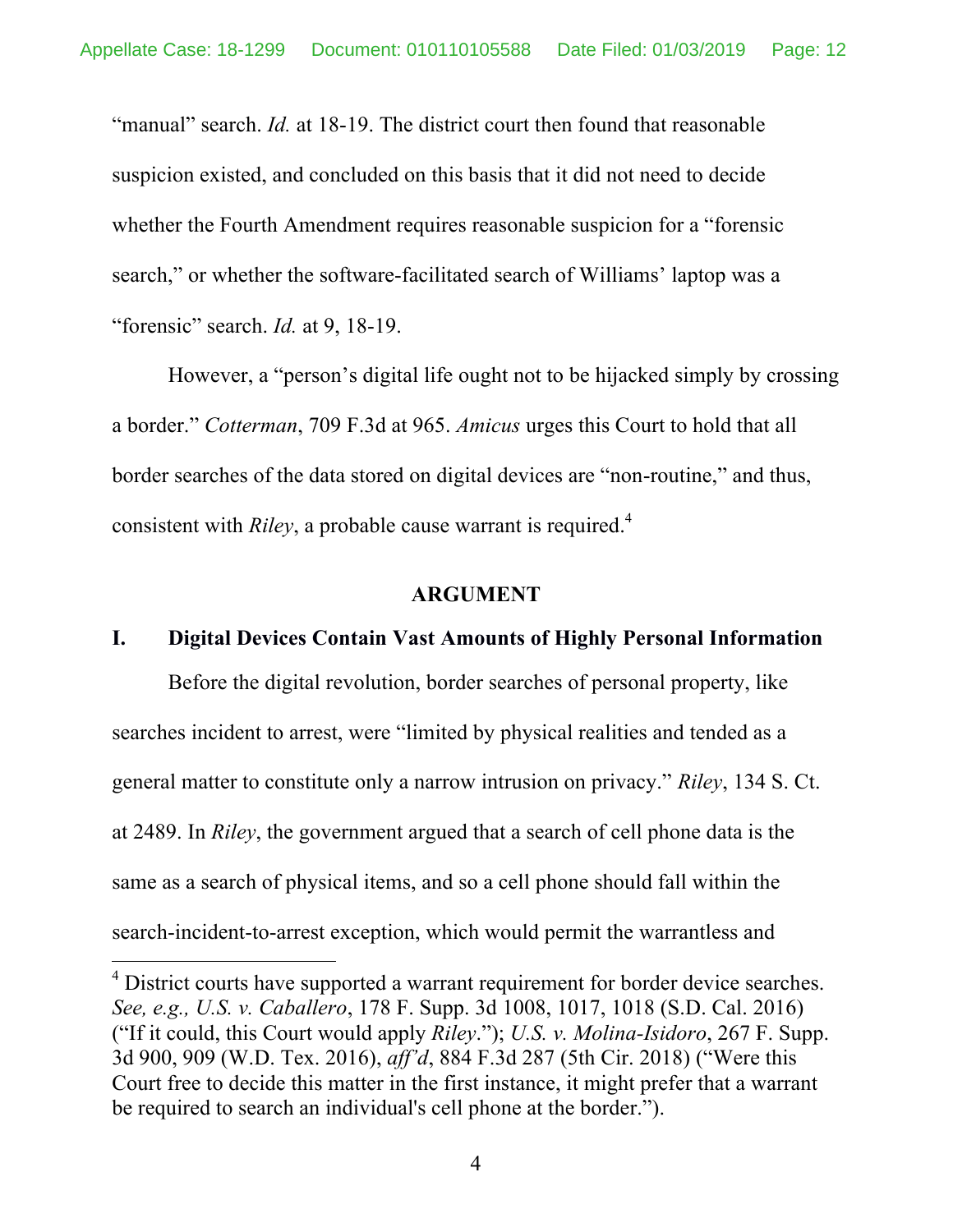suspicionless search of an arrestee's cell phone. *Id.* at 2488. The Court rejected this argument: "That is like saying a ride on horseback is materially indistinguishable from a flight to the moon." *Id. See also U.S. v. Kim*, 103 F. Supp. 3d 32, 55 (D.D.C. 2015) (in a border search case, stating *Riley* "strongly indicate[d] that a digital data storage device cannot fairly be compared to an ordinary container when evaluating the privacy concerns involved"). The *Riley* Court examined the nature of cell phones themselves—rather than how the devices are searched—and concluded they are "not just another technological convenience. With all they contain and all they may reveal, they hold for many Americans 'the privacies of life.'" *Riley*, 134 S. Ct. at 2494-95 (quoting *Boyd v. U.S.*, 116 U.S. 616, 630  $(1886)$ ).

Most people carry digital devices everywhere they go. Cell phones in particular have become "such a pervasive and insistent part of daily life that the proverbial visitor from Mars might conclude they were an important feature of human anatomy." *Riley*, 134 S. Ct. at 2484. Globally, there are 7.9 billion cell phone subscriptions, including 5 billion for a smartphone.<sup>5</sup> Ninety-five percent of American adults own a cell phone, with 77 percent owning a smartphone.<sup>6</sup>

 <sup>5</sup> Ericsson, *Ericsson Mobility Report* (Nov. 2018), at 4, 7,

https://www.ericsson.com/assets/local/mobility-report/documents/2018/ericssonmobility-report-november-2018.pdf.

<sup>6</sup> Pew Research Center, *Mobile Fact Sheet* (Feb. 5, 2018), http://www.pewinternet.org/fact-sheet/mobile/.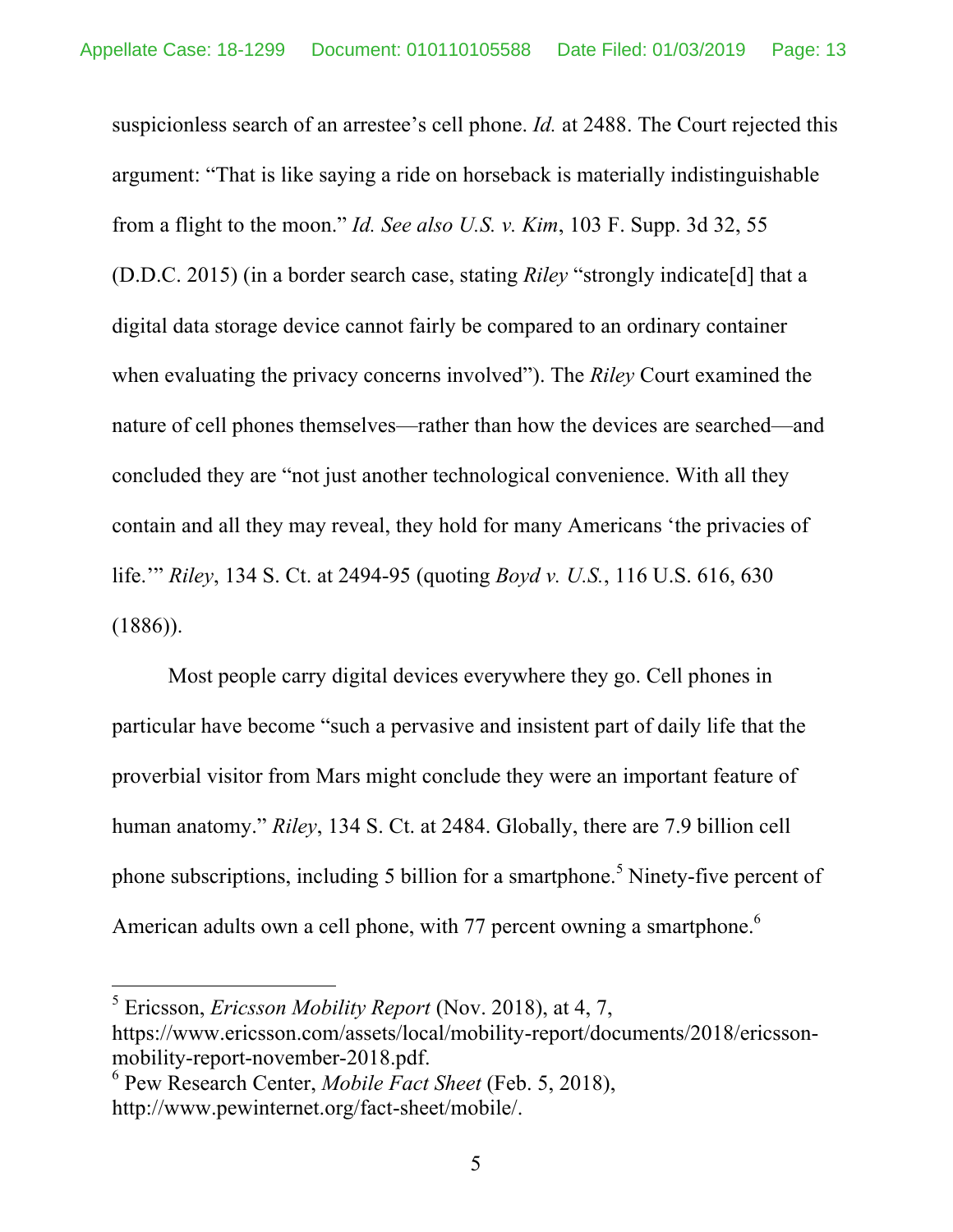Additionally, 73 percent own a laptop or desktop computer.<sup>7</sup> "Prior to the digital age, people did not typically carry a cache of sensitive personal information with them as they went about their day. Now it is the person who is not carrying a cell phone, with all that it contains, who is the exception." *Riley*, 134 S. Ct. at 2490.

Digital devices differ fundamentally—in quantitative and qualitative senses—from physical containers like luggage. *Id.* at 2489. *Accord Williams* at 18 n.4.

Quantitatively, "the sheer quantity of information available on a cell phone makes it unlike other objects to be searched." *U.S. v. Saboonchi*, 48 F.Supp.3d 815, 819 (D. Md. 2014) ("*Saboonchi II*"). With their "immense storage capacity," cell phones, laptops, tablets, and other digital devices can contain the equivalent of "millions of pages of text, thousands of pictures, or hundreds of videos." *Riley*, 134 S. Ct. at 2489. *See also Cotterman*, 709 F.3d at 964 ("The average 400-gigabyte laptop hard drive can store over 200 million pages—the equivalent of five floors of a typical academic library."). The district court in this case acknowledged that "digital devices can (and usually do) hold the equivalent of warehouses worth of private information about their owners." *Williams* at 18.

Qualitatively, digital devices "collect[] in one place many distinct types of information … that reveal much more in combination than any isolated record."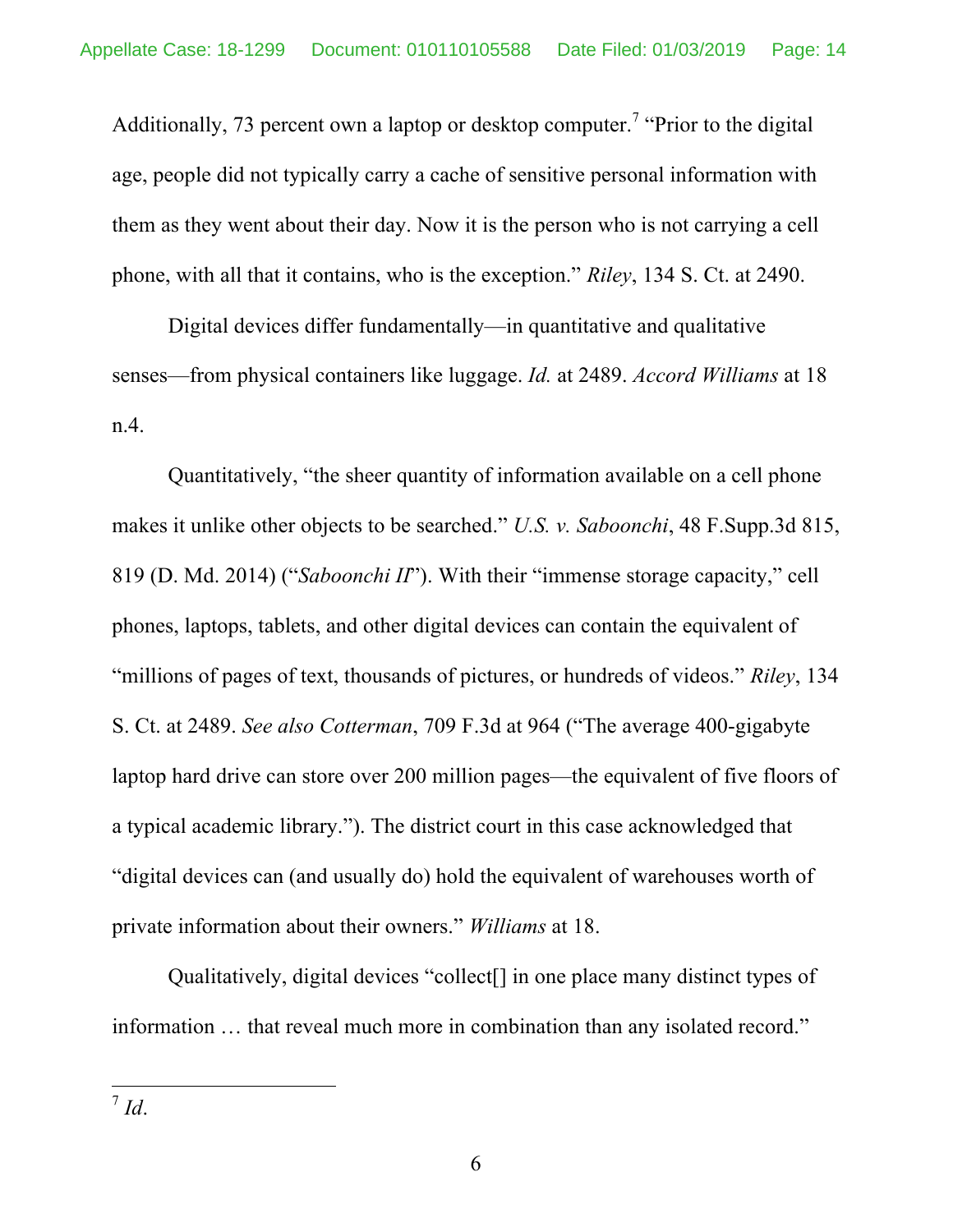*Riley*, 134 S. Ct. at 2489. This information can include call logs, emails, text messages, voicemails, browsing history, calendar entries, contact lists, shopping lists, notes, photos and videos, and other personal files. *See Riley*, 134 S. Ct. at 2489. This information, in turn, can reveal an individual's political affiliations, religious beliefs and practices, sexual and romantic lives, financial status, health conditions, and family and professional associations. Digital devices "are simultaneously offices and personal diaries" and "contain the most intimate details of our lives." *Cotterman*, 709 F.3d at 964. Additionally, "[h]istoric location information is a standard feature on many smartphones and can reconstruct someone's specific movements down to the minute, not only around town but also within a particular building." *Riley*, 134 S. Ct. at 2490 (citing *U.S. v. Jones*, 565 U.S. 400, 415 (2012) (Sotomayor, J., concurring) ("GPS monitoring generates a precise, comprehensive record of a person's public movements that reflects a wealth of detail about her familial, political, professional, religious, and sexual associations.")).

Even digital devices with more limited features and storage capacity than cell phones and laptops contain a wide variety of highly personal information. Wearable fitness devices track an array of data related to an individual's health and

7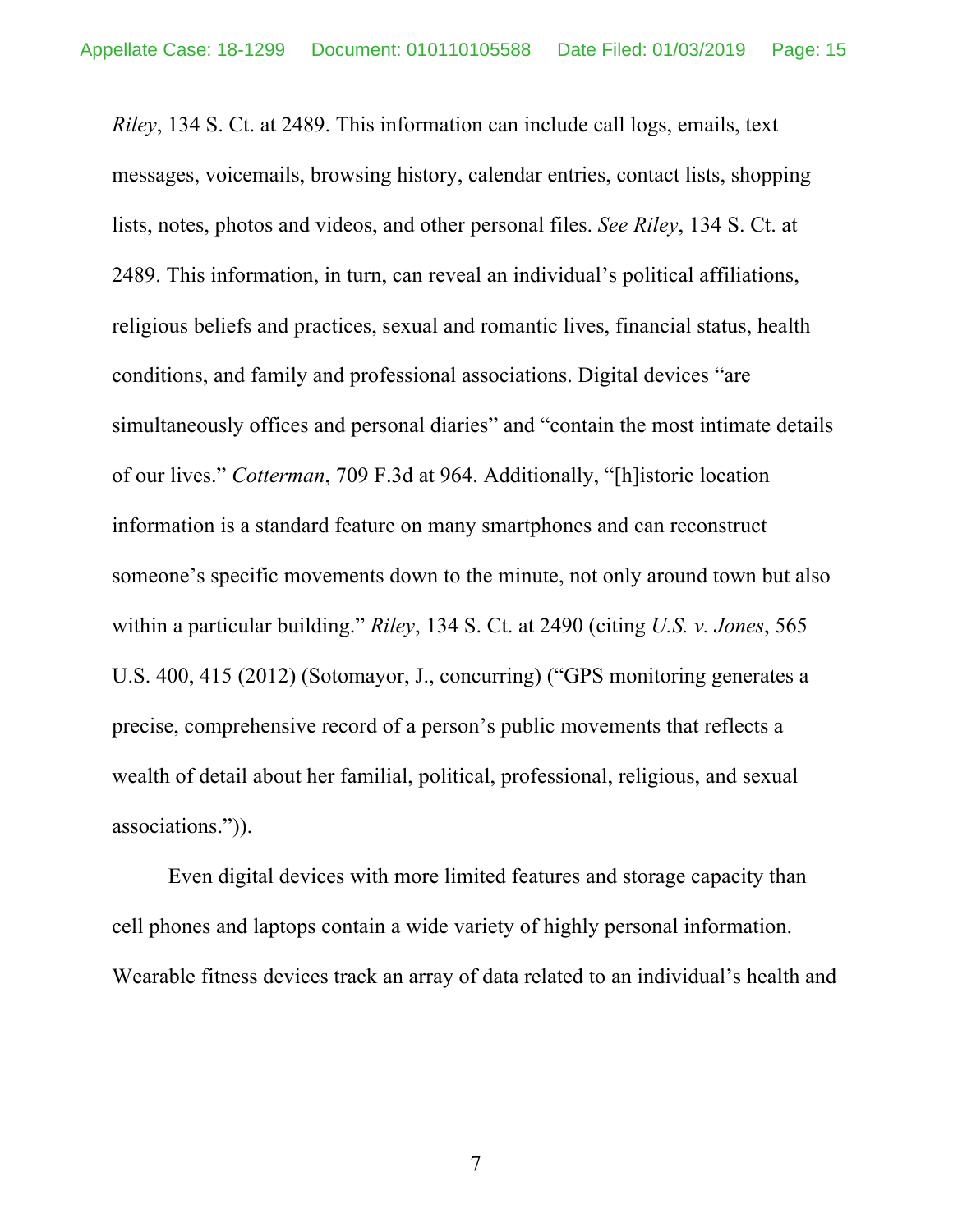activity.<sup>8</sup> E-readers can reveal every book a person has read.<sup>9</sup> Dedicated GPS devices, including car navigation systems, show where someone has traveled and store the addresses of personal associates and favorite destinations.<sup>10</sup>

Additionally, many digital devices, including smartphones, permit access to personal information stored in the "cloud"—that is, not on the devices themselves, but on servers accessible via the Internet.<sup>11</sup> CBP announced in 2018 that its agents may not search cloud content.<sup>12</sup> However, depending on how an app or browser is designed and configured, copies of cloud data may be temporarily stored or cached

https://www.nissanusa.com/connect/features-app/navigation-system. Additionally, the next generation of "connected cars"—with Internet access, and a variety of sensors and features—promise to be a treasure trove of data on drivers and their passengers. *See* PwC Strategy&, *Connected Car Report 2016: Opportunities, Risk, and Turmoil on the Road to Autonomous Vehicles* (Sept. 28, 2016), http://www.strategyand.pwc.com/reports/connected-car-2016-study.

<sup>&</sup>lt;sup>8</sup> For example, FitBit's Charge 3 records heart rate, calories burned, steps, distance, floors climbed, active minutes, workouts, sleep, and female menstruation and ovulation. It also contains non-health information including the user's GPS location, and call, text, and calendar notifications. *See* Fitbit, *Charge 3*, https://www.fitbit.com/shop/charge3.

<sup>9</sup> For example, Amazon's Kindle "holds thousands of books" as well as personal documents. *See* Amazon, *Kindle*, https://www.amazon.com/dp/B00ZV9PXP2/. <sup>10</sup> *See*, *e.g.*, Garmin, *Garmin Drive Product Line*,

https://static.garmincdn.com/emea/com/sites/drive/docs/uk/drive-brochure-2017.pdf; Nissan, *Nissan Navigation System*,

<sup>11</sup> *See* Peter Mell, Timothy Grance, *The NIST Definition of Cloud Computing* [Special Pub. 800-145], National Institute of Standards and Technology (Sept. 2011), http://nvlpubs.nist.gov/nistpubs/Legacy/SP/nistspecialpublication800- 145.pdf.

<sup>12</sup> U.S. Customs and Border Protection, *Border Search of Electronic Devices, Directive No. 3340-049A* (Jan. 4, 2018), § 5.1.2,

https://www.cbp.gov/sites/default/files/assets/documents/2018-Jan/CBP-Directive-3340-049A-Border-Search-of-Electronic-Media-Compliant.pdf.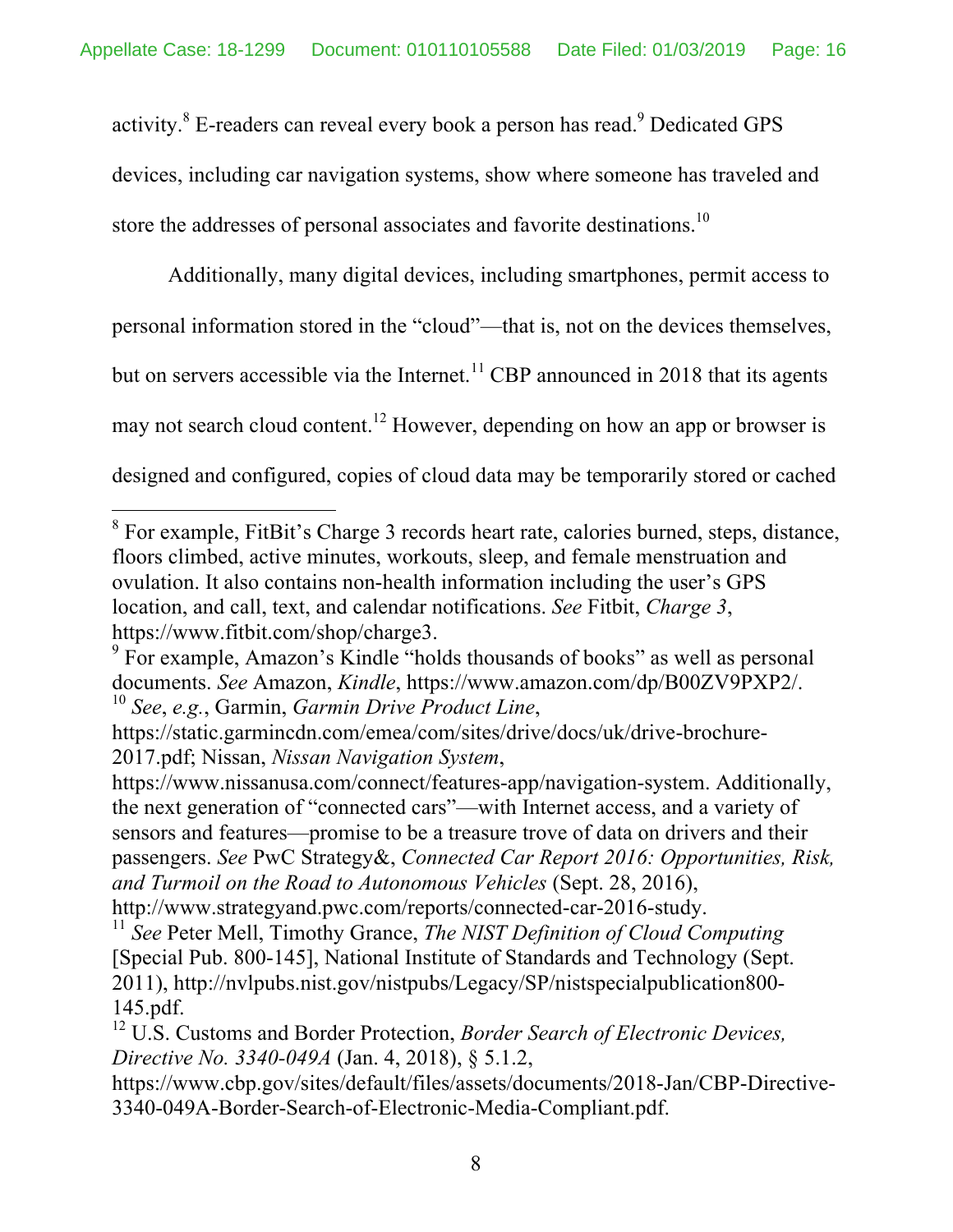on the device itself, thereby revealing even more information.<sup>13</sup>

Today's digital devices enable the reconstruction of "the sum of an individual's private life" covering a lengthy amount of time—"back to the purchase of the [device], or even earlier." *Riley*, 134 S. Ct. at 2489. While people cannot physically "lug around every piece of mail they have received for the past several months, every picture they have taken, or every book or article they have read," they now do so digitally. *Id.* at 2489. *See also Cotterman*, 709 F.3d at 965 (stating "digital devices allow us to carry the very papers we once stored at home"). But it is not just that a cell phone "contains in digital form many sensitive records previously found in the home; it also contains a broad array of private information never found in a home in any form—unless the phone is." *Riley*, 134 S. Ct. at 2491.

In sum, because digital devices differ wildly from luggage and other physical items that travelers carry across the border, border searches of digital devices have extraordinary privacy implications. As the Supreme Court stated, "It would be foolish to contend that the degree of privacy secured to citizens by the Fourth Amendment has been entirely unaffected by the advance of technology." *Kyllo v. U.S.*, 533 U.S. 27, 33-34 (2001).

 <sup>13</sup> *See* Lee Bell, *What is caching and how does it work?*, Wired UK (May 7, 2017), https://www.wired.co.uk/article/caching-cached-data-explained-delete.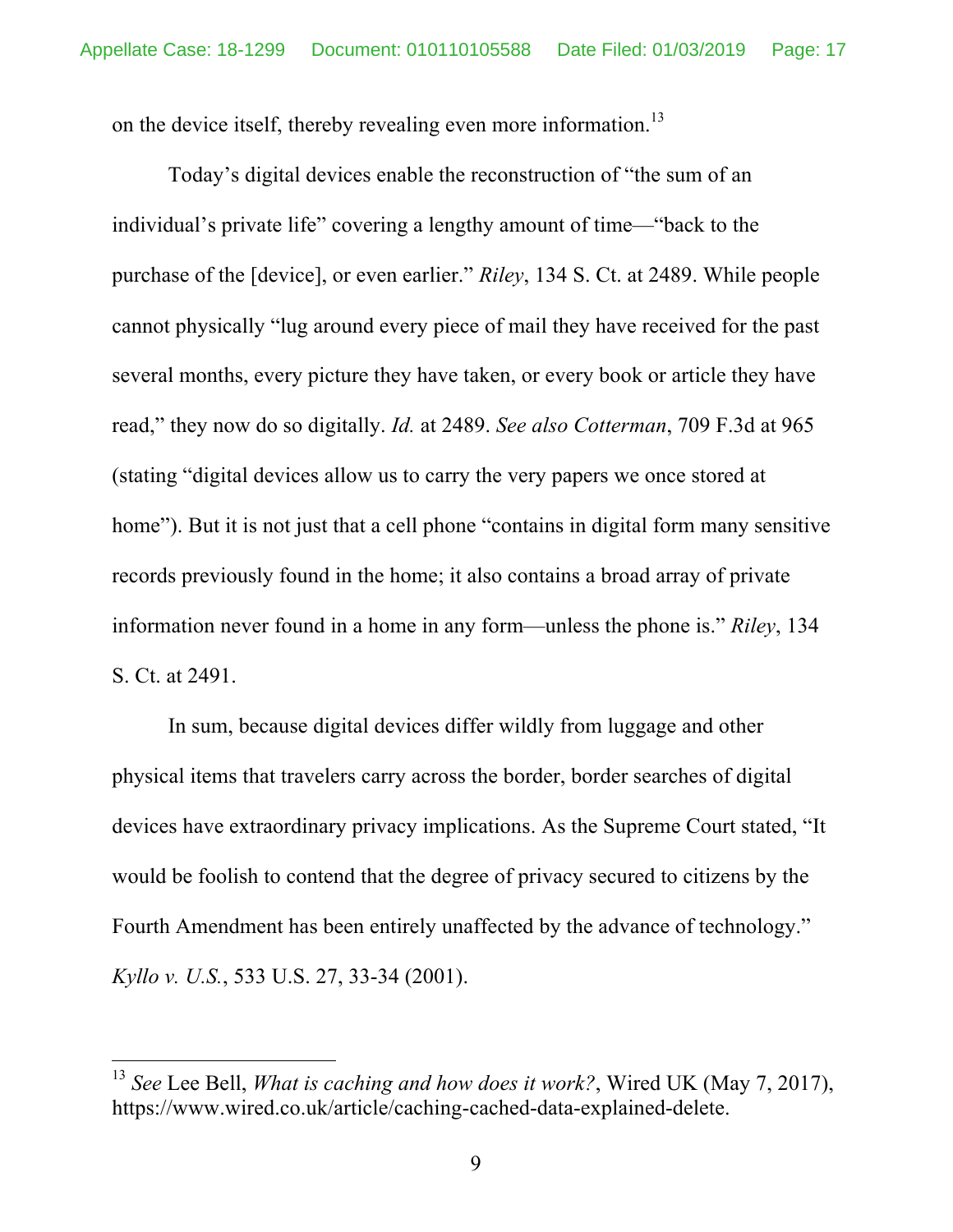#### **II. The Border Search Exception Is Narrow**

"[T]he ultimate touchstone of the Fourth Amendment is reasonableness." *Riley*, 134 S. Ct. at 2482. Normally, reasonableness requires a warrant based on probable cause. *Id.* However, warrant exceptions may be justified when legitimate governmental interests outweigh individual privacy interests. *Id.* at 2484. Suspicionless searches, in particular, have been justified where the "primary purpose" of a search is "beyond the normal need for law enforcement" or "beyond the general interest in crime control." *Vernonia School District 47J v. Acton*, 515 U.S. 646, 653 (1995); *City of Indianapolis v. Edmond*, 531 U.S. 32, 37, 48 (2000). Crucially, warrantless and suspicionless searches in a particular context cannot be "untether[ed]" from the purposes justifying the exception at issue. *Riley*, 134 S. Ct. at 2485 (citing *Arizona v. Gant*, 556 U.S. 332, 343 (2009)). *See also Florida v. Royer*, 460 U.S. 491, 500 (1983) (warrantless searches "must be limited in scope to that which is justified by the particular purposes served by the exception").

The search-incident-to-arrest exception at issue in *Riley* is not justified by the need to gather additional evidence of the alleged crime, but instead the need to protect officer safety and prevent the destruction of evidence. *Riley*, 134 S. Ct. at 2483 (citing *Chimel v. California*, 395 U.S. 752 (1969)). The warrantless, suspicionless drug tests at issue in *Vernonia* were upheld as reasonable to protect the health and safety of minor student athletes, not to find evidence to prosecute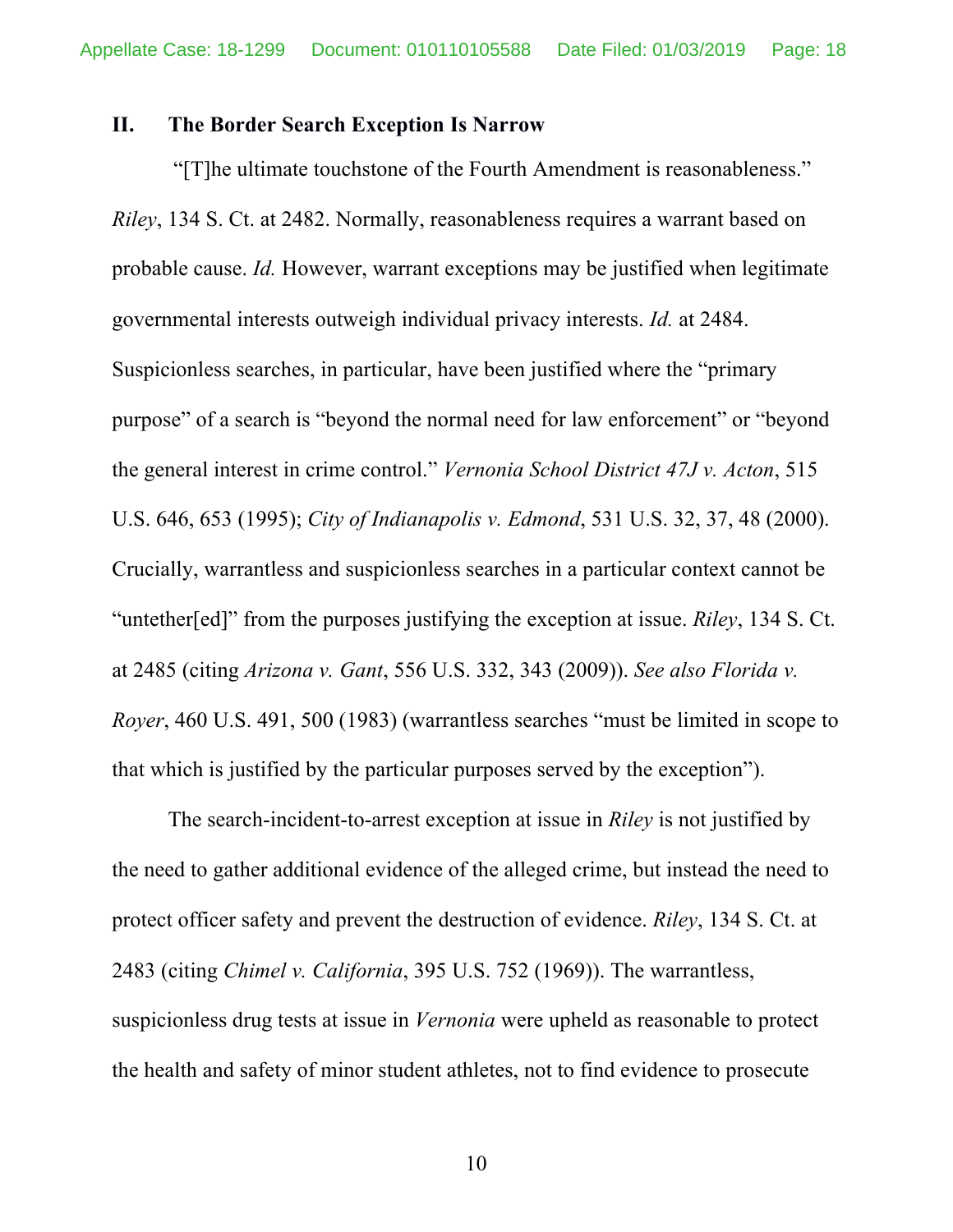drug crimes. 515 U.S. at 665. Warrantless, suspicionless sobriety checkpoints are reasonable because they advance the non-criminal purpose of roadway safety. *Michigan Dept. of State Police v. Sitz,* 496 U.S. 444 (1990). By contrast, the warrantless, suspicionless vehicle checkpoint in *Edmond* to uncover illegal narcotics was unconstitutional because its primary purpose was to "uncover evidence of ordinary criminal wrongdoing." 531 U.S. at 42.

The border search exception permits warrantless searches and suspicionless "routine" searches of individuals and items in their possession when crossing the U.S. border. *U.S. v. Montoya de Hernandez*, 473 U.S. 531 (1985). *Edmond* clarified that although some exceptions, like border searches, might involve law enforcement activities because they can result in "arrests and criminal prosecutions," that does not mean that the exceptions were "designed primarily to serve the general interest in crime control." 531 U.S. at 42.

Rather, the border search exception is intended to serve the two narrow purposes of enforcing the immigration and customs laws. *See Cotterman*, 709 F.3d at 956 (emphasizing the "narrow" scope of the border search exception). In 1925, the Supreme Court articulated these two limited justifications for warrantless and suspicionless searches at the border: "Travelers may be so stopped in crossing an international boundary because of national self-protection reasonably requiring one entering the country to identify [i] himself as *entitled* to come in, and [ii] his

11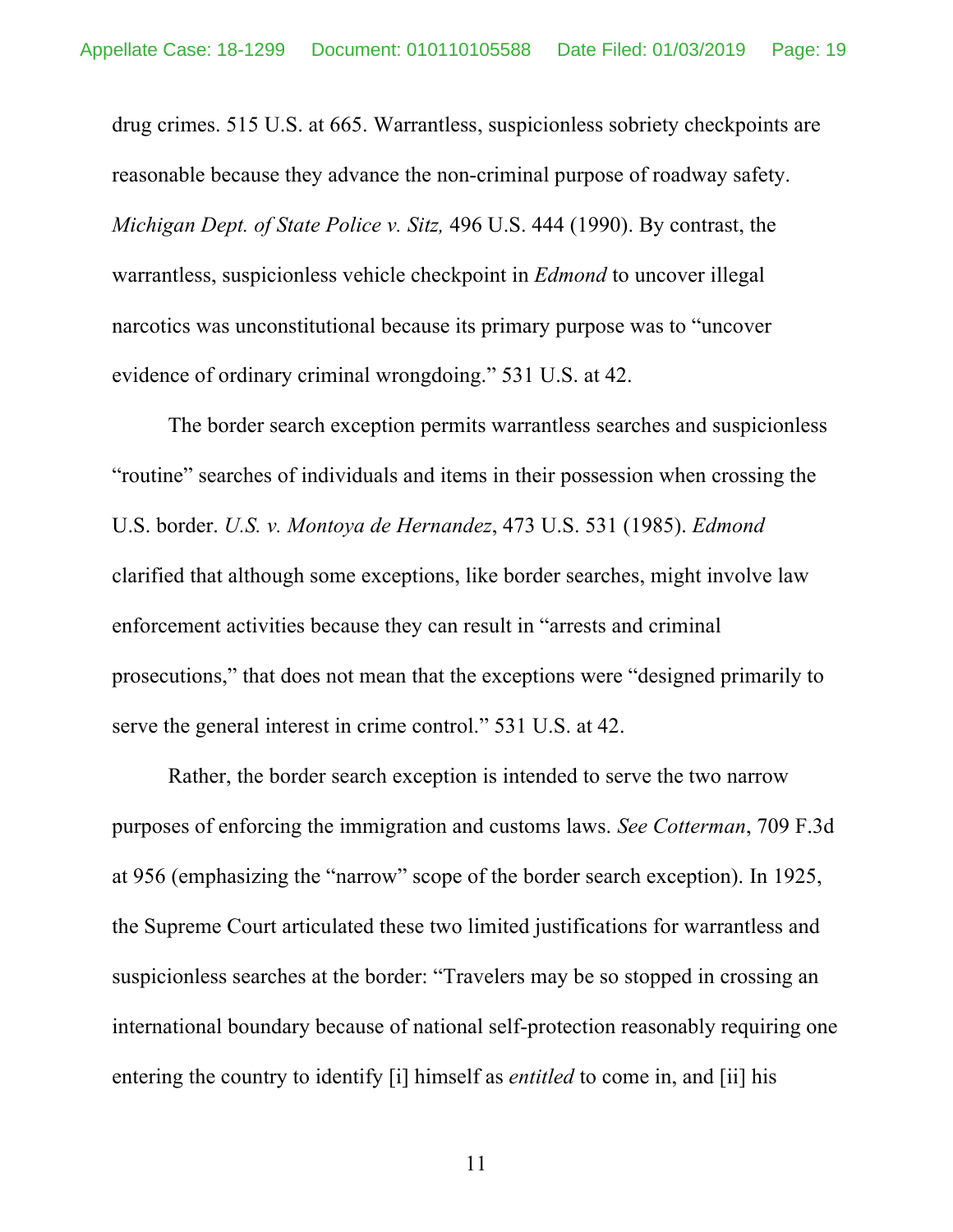belongings as effects which may be *lawfully* brought in." *Carroll v. U.S.*, 267 U.S.

132, 154 (1925) (emphasis added). *Carroll* relied on *Boyd*, which drew a clear distinction between focused border searches to enforce customs laws and unfocused border searches to obtain evidence of crime:

The search for and seizure of … goods liable to duties and concealed to avoid the payment thereof, are totally different things from a search for and seizure of a man's private books and papers for the purpose of obtaining information therein contained, or of using them as evidence against him.

116 U.S. at 623.

Accordingly, the border search exception permits warrantless, suspicionless searches in order to prevent undocumented immigrants from entering the country, *Almeida-Sanchez v. U.S.*, 413 U.S. 266, 272 (1973), and to enforce the laws regulating the importation or exportation of goods, including ensuring that duties are paid on those goods, *Boyd*, 116 U.S. at 624. The border search exception may also be invoked to prevent the importation of contraband such as drugs, weapons, infested agricultural products, and other items that could harm individuals or industries if brought into the country. *See Montoya de Hernandez*, 473 U.S. at 537 (discussing "the collection of duties and … prevent[ing] the introduction of contraband into this country").<sup>14</sup>

 <sup>14</sup> *See also* Congressional Research Service, *Border Security: Key Agencies and Their Missions* [7-5700] (Jan. 26, 2010) at 2 ("CBP's mission is to prevent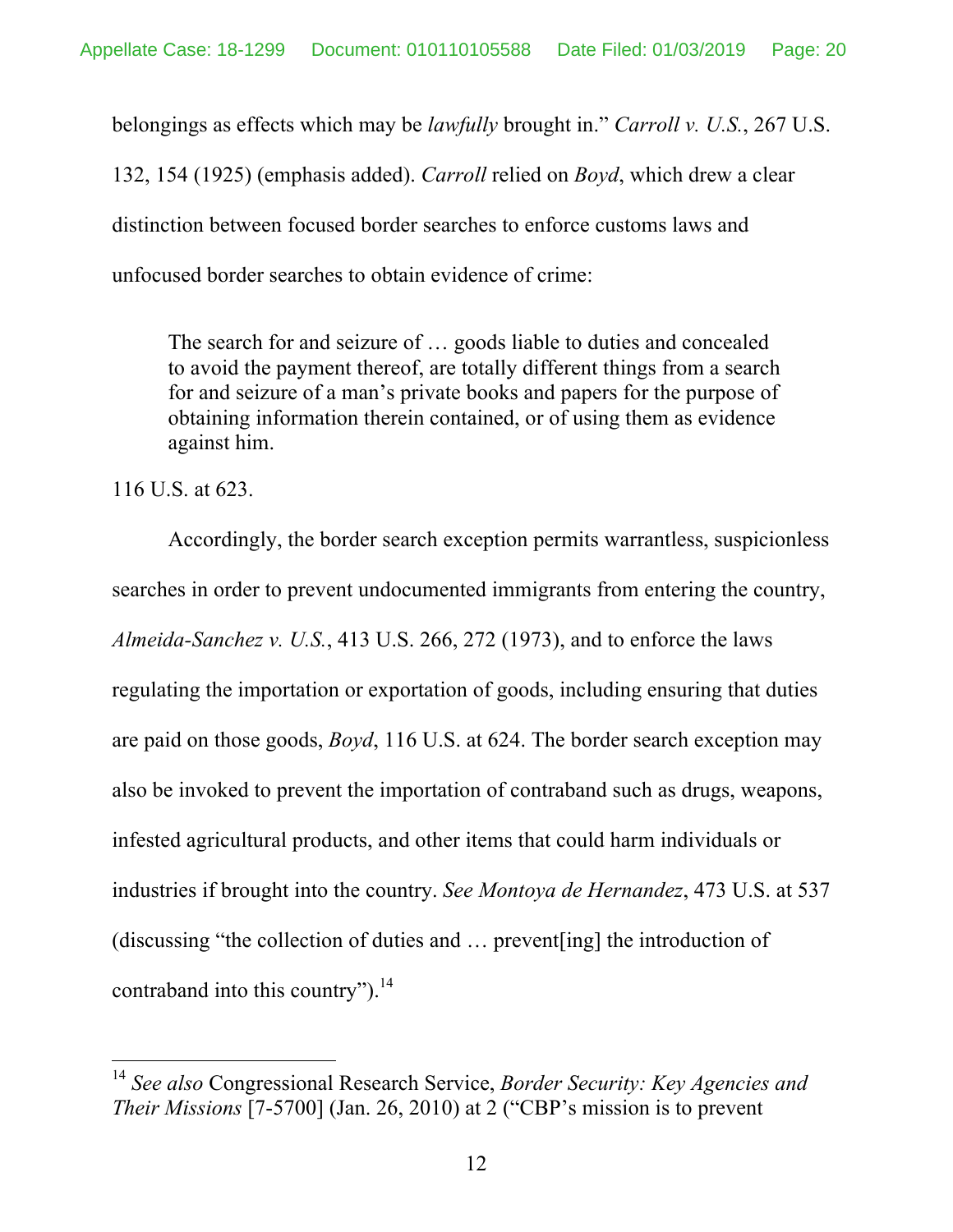Not to the contrary is *U.S. v. Ramsey*, which stated that "searches made at the border, pursuant to the long-standing right of the sovereign to protect itself by stopping and examining persons and property crossing into this country, are reasonable simply by virtue of the fact that they occur at the border." 431 U.S. 606, 616 (1977). *Ramsey*'s reliance on *Boyd* and *Carroll* shows that the Court understood that this governmental power must remain "tethered" to the specific and narrow purposes of enforcing the immigration and customs laws. *Id.* at 616-18. This parallels both *Chimel* and *Riley*, which held that searches of a home and of cell phone data, respectively, were outside the scope of the narrow purposes of the search-incident-to-arrest exception. *See Riley*, 134 S. Ct. at 2483 (citing *Chimel*, 395 U.S. at 753-54, 762-63).

Therefore, it is not "anything goes" at the border. *U.S. v. Seljan*, 547 F.3d 993, 1000 (9th Cir. 2008) (en banc). Rather, under the Fourth Amendment, warrantless, suspicionless border searches must be "tethered" to enforcing the immigration and customs laws.

### **III. All Border Searches of Digital Data, Whether "Manual" or "Forensic," Are Highly Intrusive of Personal Privacy and Are Thus "Non-Routine"**

Not all border searches are "routine." In *Ramsey*, the Supreme Court made

 $\overline{a}$ 

terrorists and terrorist weapons from entering the country, provide security at U.S. borders and ports of entry, apprehend illegal immigrants, stem the flow of illegal drugs, and protect American agricultural and economic interests from harmful pests and diseases."), https://www.fas.org/sgp/crs/homesec/RS21899.pdf.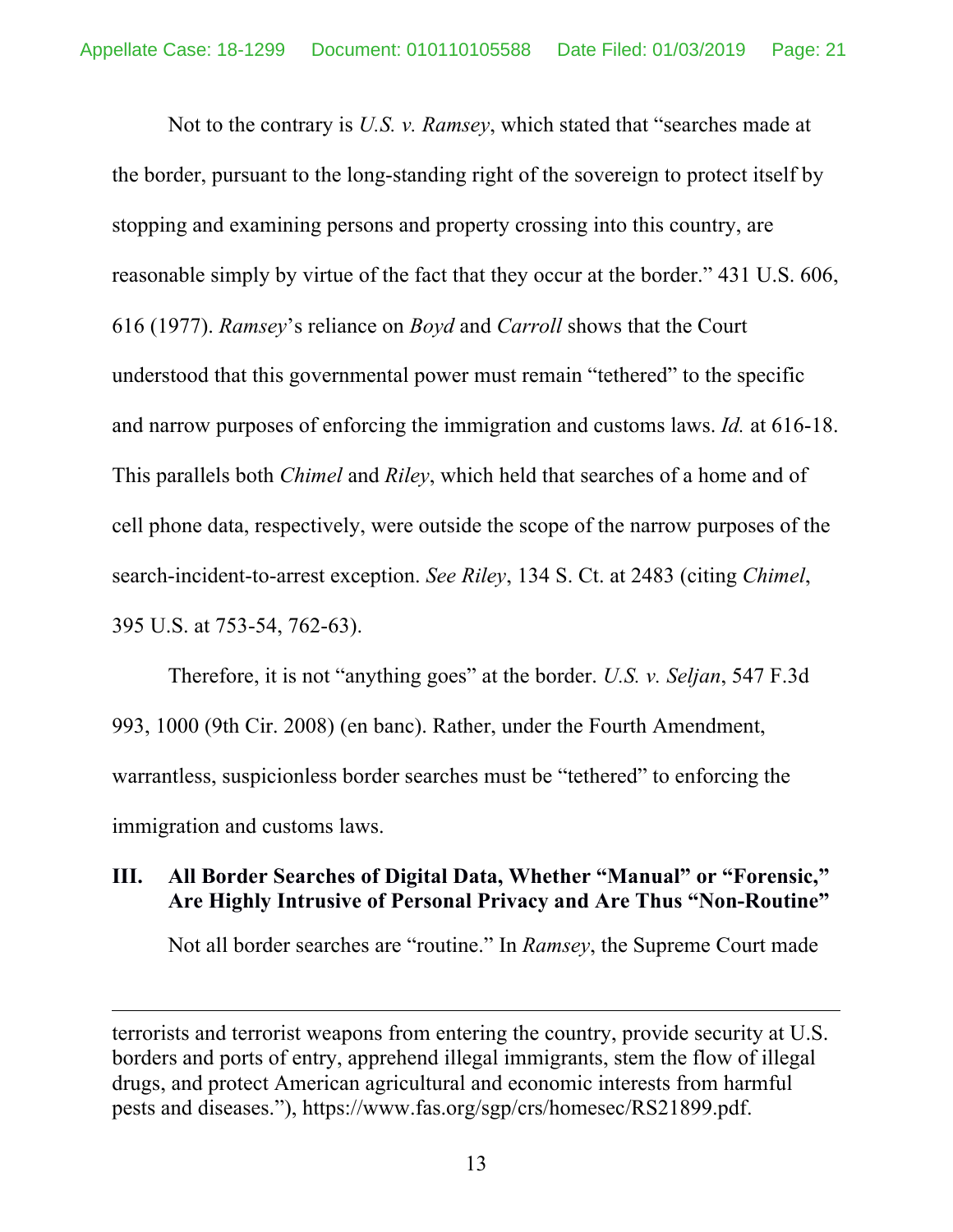clear that the Constitution restricts the border search exception: "The border-search exception is grounded in the recognized right of the sovereign to control, *subject to substantive limitations imposed by the Constitution*, who and what may enter the country." 431 U.S. at 620 (emphasis added). The Court has defined "non-routine" border searches as those that are "highly intrusive" and impact the "dignity and privacy interests" of travelers, *Flores-Montano*, 541 U.S. at 152, or are carried out in a "particularly offensive manner," *Ramsey*, 431 U.S. at 618 n.13. Thus, in *Montoya de Hernandez*, the Supreme Court held that detaining a traveler until she defecated to see if she was smuggling drugs in her digestive tract was a "nonroutine" seizure and search that required reasonable suspicion that she was a drug smuggler. 473 U.S. at 541. Similarly, the district court below stated that border searches must be evaluated by considering the "degree of intrusiveness." *Williams* at 14 (citing *U.S. v. Uribe-Galindo*, 990 F.2d 522, 525 (10th Cir. 1993)).

### **A. The** *Cotterman* **Dichotomy is Unworkable Because "Manual" Searches Are Highly Intrusive**

In 2013 (before *Riley*), the Ninth Circuit in *Cotterman* was the first appellate court to conclude that only "forensic" searches of digital data are "non-routine" (and thus require reasonable suspicion), while "manual" searches of the same data are "routine" and fall within the border search exception (which permits suspicionless searches). 709 F.3d at 967-68. *Accord U.S. v. Saboonchi*, 990 F.Supp.2d 536, 547-48 (D. Md. 2014) ("*Saboonchi I*"). Similarly, the district court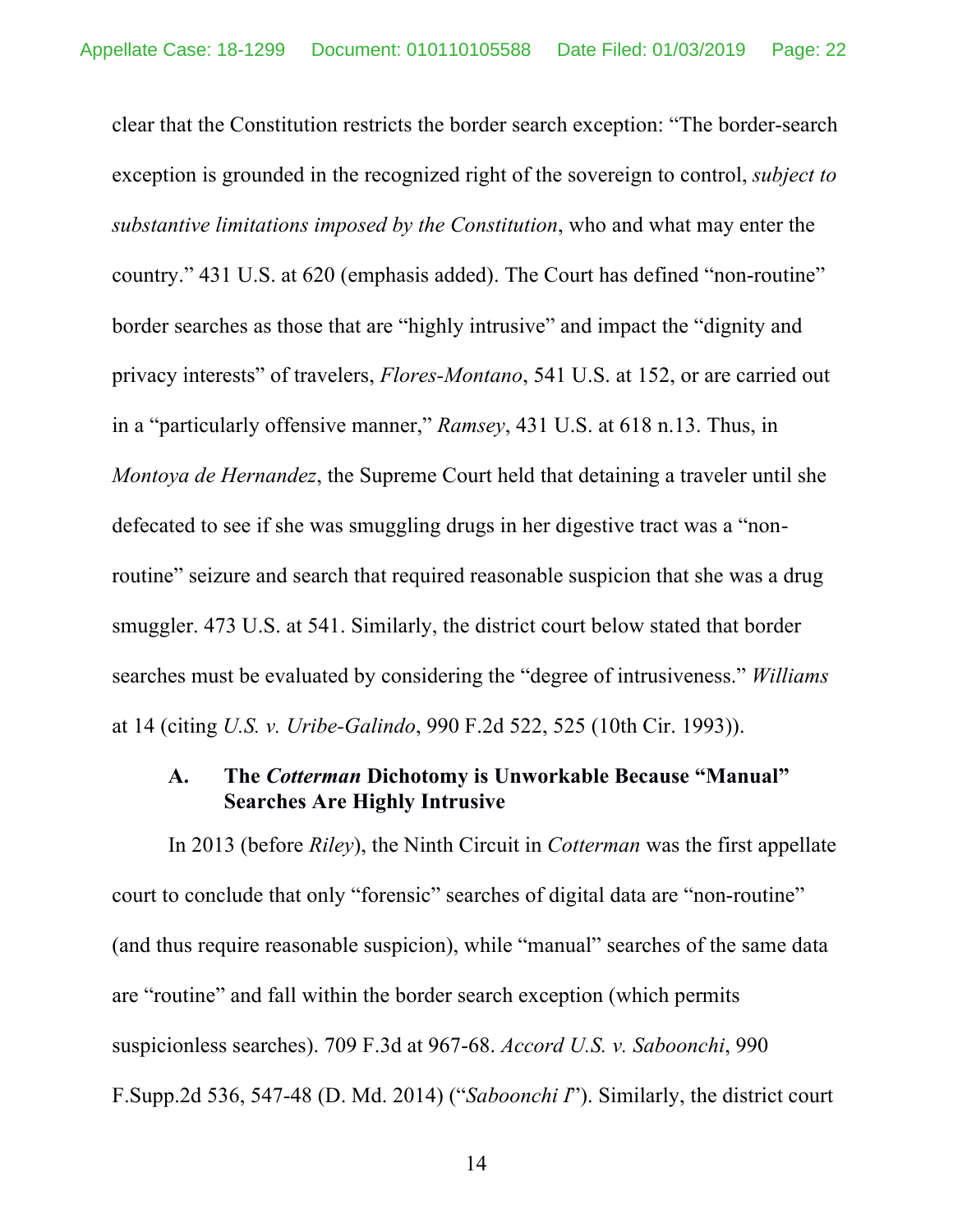in this case concluded that the border search doctrine permitted the softwarefacilitated search of Williams' laptop because, according to the court, the search was supported by reasonable suspicion. *Williams* at 19.

However, *any* search of the data stored on a digital device—whether "manual" or "forensic"—is a "non-routine" search: it is "highly intrusive" and impacts the "dignity and privacy interests" of the traveler, and is "particularly offensive." *Flores-Montano*, 541 U.S. at 152, 154 n.2. It is not true that "forensic" searches "intrude[] upon privacy and dignity interests to a far greater degree than a cursory search," *Cotterman*, 709 F.3d at 966, such that a legal distinction should be made between the two types of searches. In fact, the district court in this case stated in general that it is "quite natural[] to see searches of personal digital devices as highly intrusive." *Williams* at 18.

Given the vast amounts of highly personal information that digital devices contain, "manual" searches of digital devices at the border greatly burden privacy interests by accessing effectively the same data as "forensic" searches. *See Saboonchi I*, 990 F.Supp.2d at 547 (acknowledging that "a conventional computer search can be deeply probing"). Unlike "manual" searches, "forensic" searches can access deleted files. *See Cotterman* 709 F.3d at 958 n.5; *U.S. v. Kolsuz*, 185 F. Supp. 3d 843, 849 n.8 (E.D. Va. 2016), *aff'd*, 890 F.3d 133 (4th Cir. 2018). However, "manual" searches can access call logs, emails, text messages,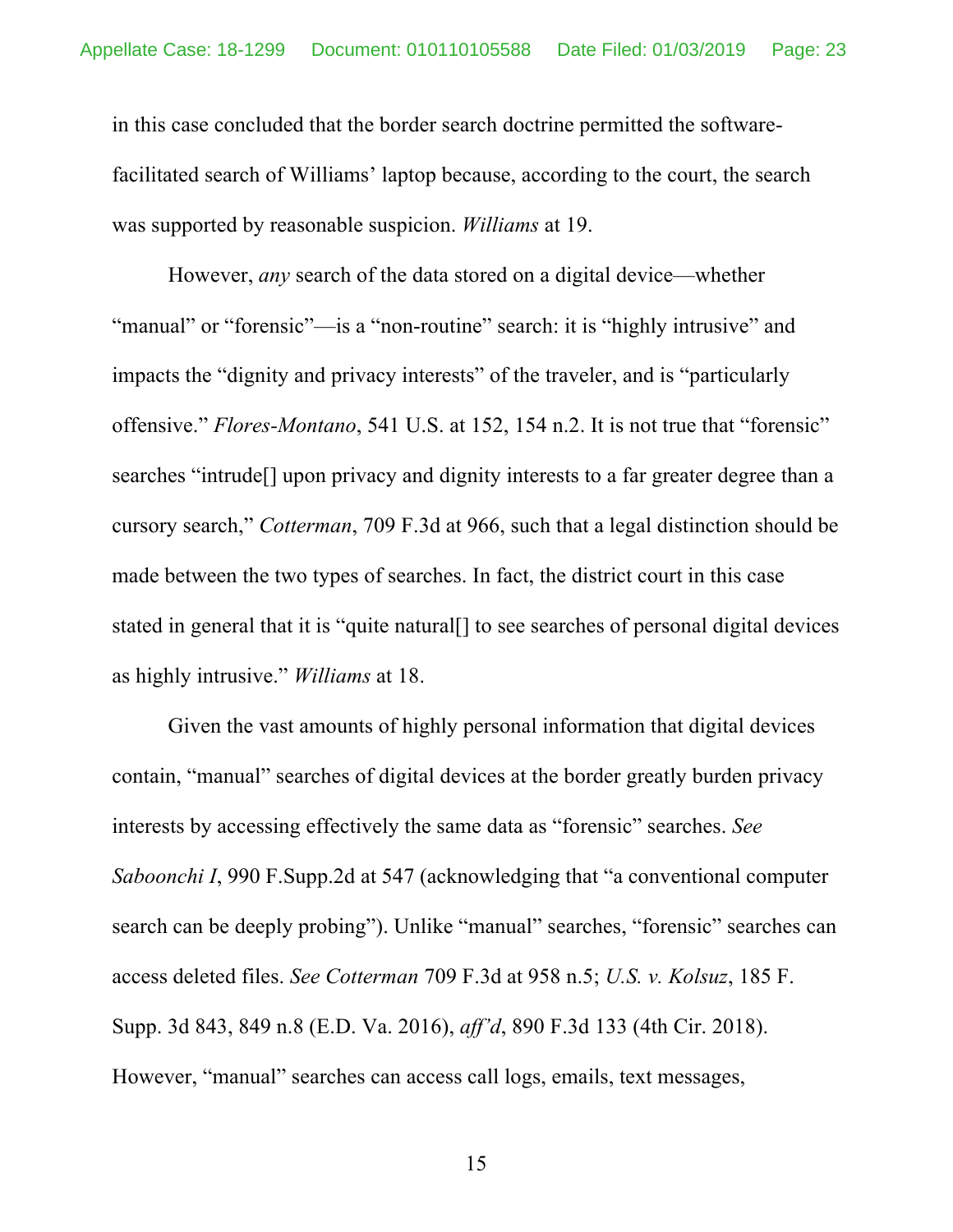voicemails, browsing history, calendar entries, contact lists, shopping lists, notes, photos and videos, and other personal files that can reveal highly sensitive information about individuals. Even a history of a traveler's physical location may be uncovered through a "manual" search: for example, on an iPhone, a user may have toggled on the "Significant Locations" feature.<sup>15</sup> Or, if a traveler uses Google Maps while logged into their Google account, a "manual" search of the app would reveal the traveler's navigation history.<sup>16</sup> Travelers' digital devices increasingly feature expanded hard drive capacities and powerful search capabilities.<sup>17</sup> Thus, the rapid rate of technological change will enable "manual" searches to reveal ever more personal information, making the distinction between them and "forensic" searches even more immaterial.

Therefore, the dichotomy between "manual" and "forensic" searches is factually meaningless and constitutionally unworkable. Constitutional rights should not turn on such a flimsy distinction. *See Kim*, 103 F. Supp. 3d at 55 (stating that whether the border search of the defendant's laptop was reasonable does not "turn on the application of an undefined term like 'forensic'"). The risk of an "unfettered dragnet," *Cotterman*, 709 F.3d at 966, is just as real for "manual"

<sup>&</sup>lt;sup>15</sup> For Apple iOS 12: Settings>Privacy>Location Services>System Services>Significant Locations.

<sup>16</sup> *See* Google, *Maps*, https://www.google.com/maps/.

<sup>&</sup>lt;sup>17</sup> Apple's iPhone currently has a search function that pulls content based on keywords. Apple, *Use Search on Your iPhone, iPad, or iPod Touch*, https://support.apple.com/en-us/HT201285.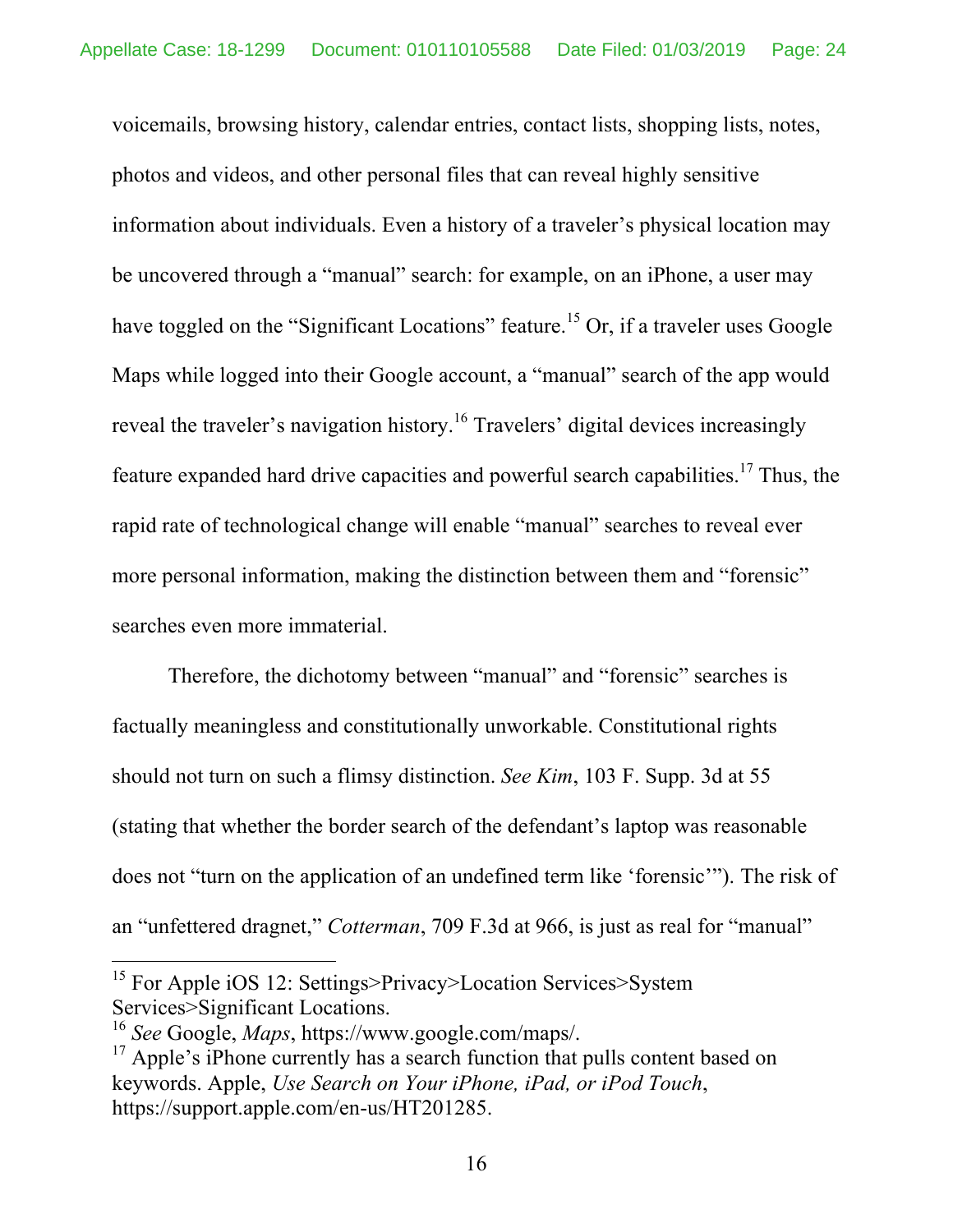searches as for "forensic" searches. Importantly, even though the searches in *Riley* were "manual," the Court required a probable cause warrant for *all searches* of a cell phone seized incident to an arrest. *Riley*, 134 S. Ct. at 2480-81.

In sum, *all* searches of digital data at the border—both "manual" and "forensic"— are "non-routine" and thus fall outside the border search exception.

#### **B. This Court Should Hold That the Use of Software to Copy and Analyze a Device Hard Drive is a "Forensic" Search That Is "Non-Routine"**

If this Court is persuaded that the government must meet a higher burden only for a "forensic" search, then this Court should hold that using software to create a "bit-for-bit copy" or image of Mr. Williams' laptop hard drive and then analyzing it with EnCase software—to any degree—was a "forensic" search. *See Williams* at 9, 18-19.

The Ninth Circuit in *Cotterman* defined a "forensic" search as one that involves the "application of computer software to analyze a hard drive." 709 F.3d at 967. The district court in *Kolsuz* concluded that the "use of specialized software to copy a large amount of data," was a "forensic" and thus "non-routine" border search. 185 F. Supp. 3d at 857,  $860<sup>18</sup>$  EnCase's manufacturer explains that EnCase

 <sup>18</sup> In *U.S. v. Feiten*, 2016 WL 894452, \*6 (E.D. Mich. 2016), the district court erroneously held that the use of OS Triage software was "routine." The court reasoned that this powerful tool supposedly was "*less* invasive of personal privacy" than a "manual" search because it provides "thumbnail preview[s] of pictures and videos on a computer and can identify which of those pictures and videos have file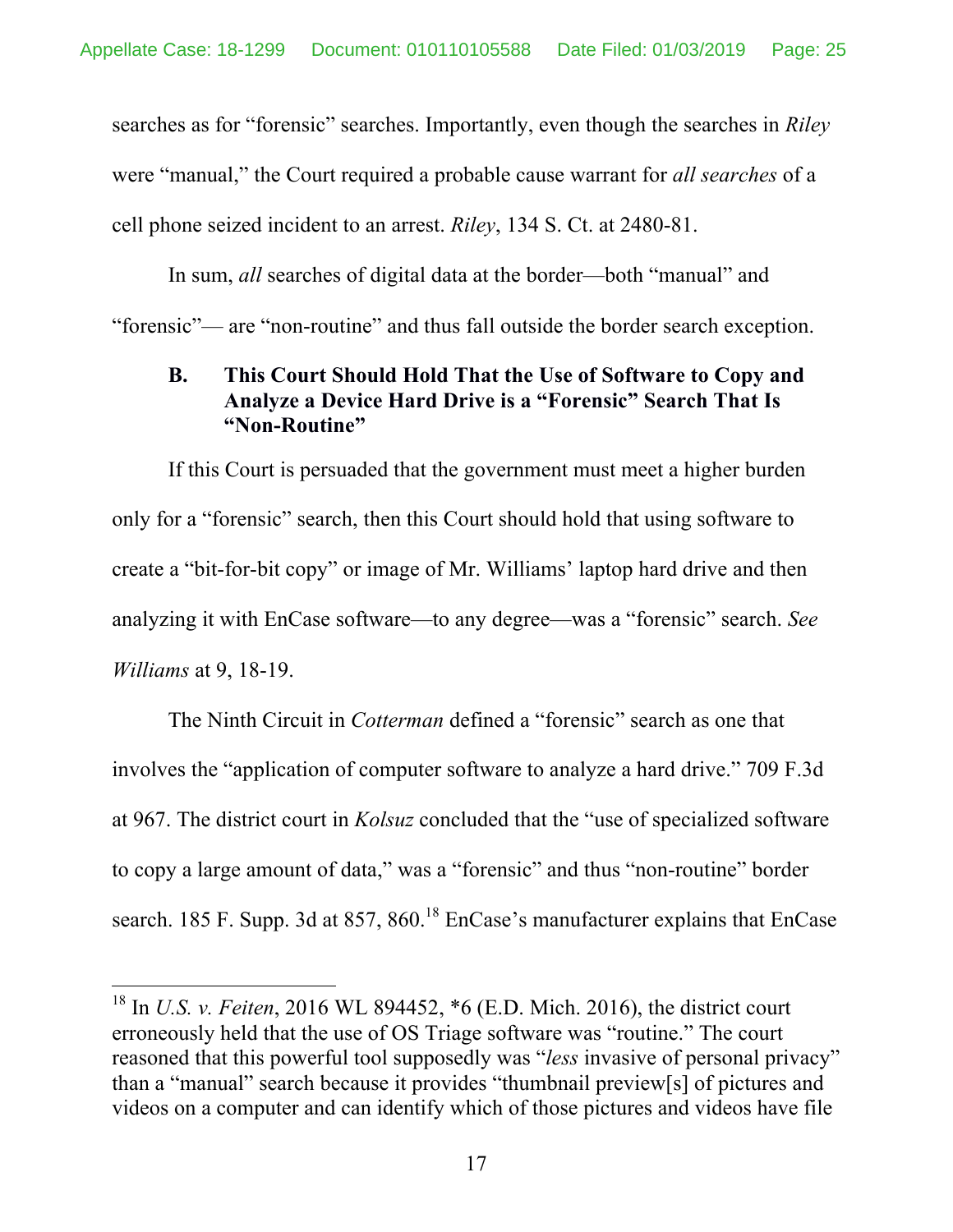is "digital investigation software" that "helps [government] acquire more evidence than any product on the market" and then analyze that data with "industry-leading processing capabilities."<sup>19</sup>

The district court erred by not expressly holding that the software-facilitated search of Mr. Williams' laptop was a "forensic" search. The court considered that it might be "more like a manual search" because using software to image the hard drive, and thereby bypass the device password, was simply like cutting a luggage lock, and because the government agent used EnCase to search "through active files and directories only." *Williams* at 18. However, after the government breaks a luggage lock, searches the luggage, and then sends the owner on their way, the government no longer has access to the contents of the luggage; but by making a "bit-for-bit" copy of a device hard drive, the government maintains continuing access to its vast quantities of data. The district court seemed to contemplate this fact when it stated that the software-facilitated search of Mr. Williams' laptop could be a "forensic" search because the software helped "recreate the file structure," thereby enabling the government to "search the data at will, including deleted files if desired." *Id.* at 19.

 $\overline{a}$ 

names that match known file names of child pornography." *Id.* (emphasis in original).

<sup>19</sup> *See* Guidance Software/OpenText, *EnCase Forensic*, https://www.guidancesoftware.com/encase-forensic.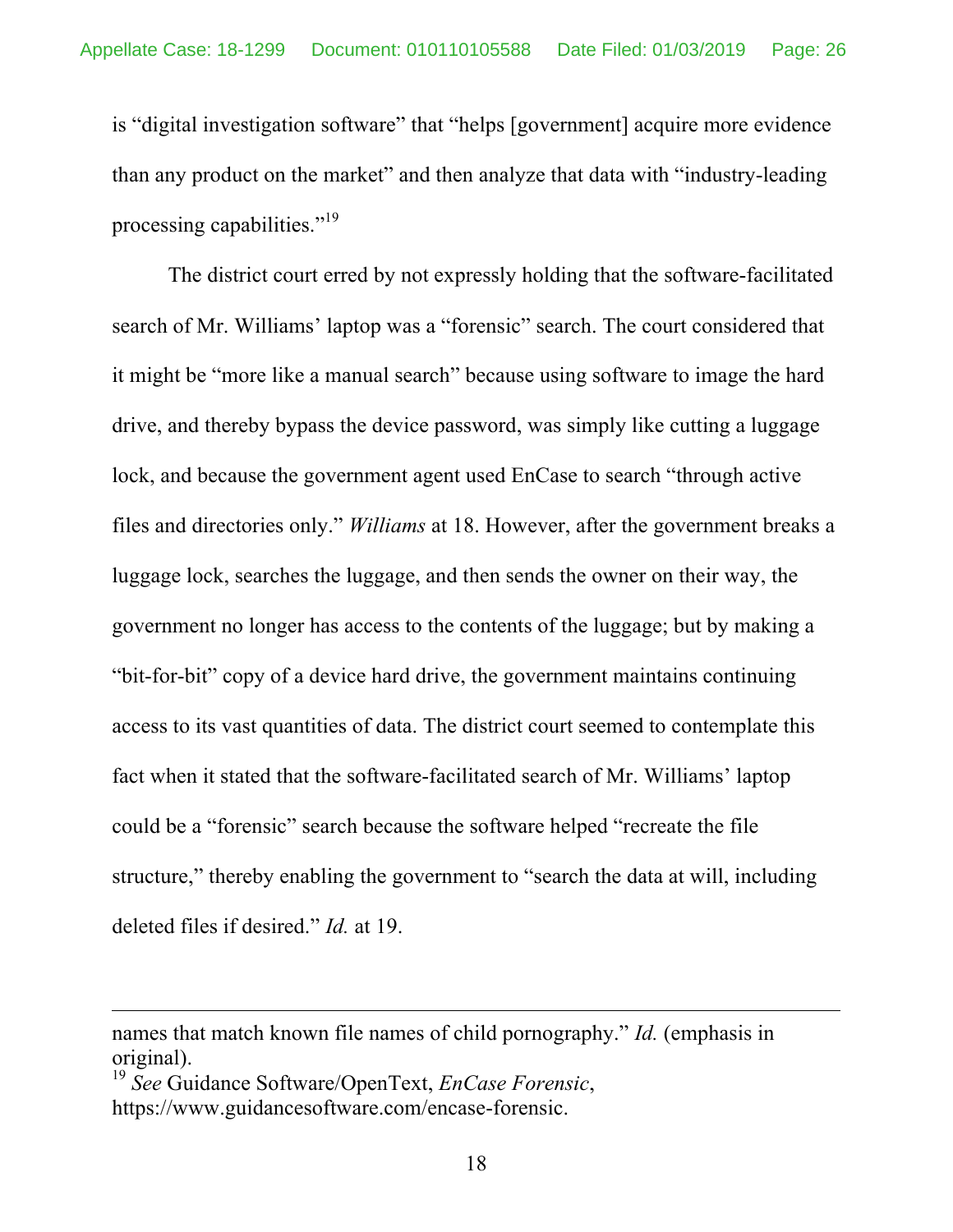### **IV. A Probable Cause Warrant Should Be Required for Border Searches of Data Stored on Digital Devices**

Reasonable suspicion is not the highest standard that may apply to the extraordinarily invasive "non-routine" searches ("manual" and "forensic") of travelers' digital devices. The Supreme Court has never suggested that the reasonable suspicion it required in *Montoya de Hernandez* is a ceiling for every border search, or that property searches can never require heightened protection. Rather, the Court's border search decisions establish reasonable suspicion as the *floor* for highly intrusive searches. *See Montoya de Hernandez,* 473 U.S. at 541 n.4 ("today we suggest no view on what level of suspicion, if any, is required for nonroutine border searches such as strip, body cavity, or involuntary x-ray searches"); *Flores-Montano*, 541 U.S. at 152; *House v. Napolitano*, 2012 WL 1038816, \*7 (D. Mass. 2012) (recognizing the "Supreme Court has not explicitly held that all property searches" at the border never require suspicion).

The *Riley* Court's analytical framework complements the border search doctrine's traditional consideration of whether a search is "routine" or "nonroutine."<sup>20</sup> In determining whether to apply an existing warrant exception to a "particular category of effects," individual privacy interests must be balanced against legitimate governmental interests. *Riley*, 134 S. Ct. at 2484-85. In the case

 $20$  The Supreme Court has recognized the similarity between the border search exception and the search-incident-to-arrest exception. *Ramsey*, 431 U.S. at 621.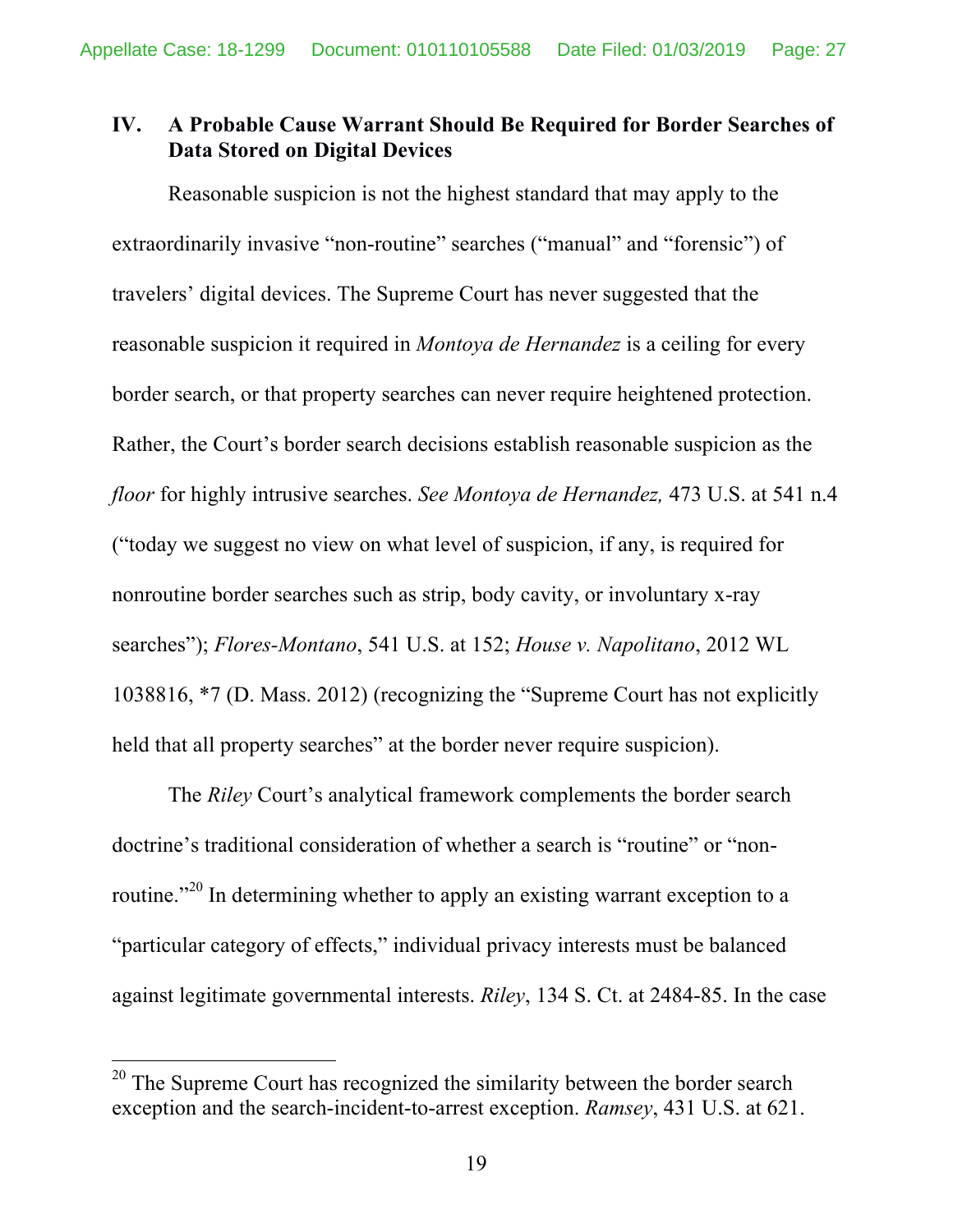of border searches of digital "effects" such as cell phones and laptops, this balancing clearly tips in favor of the traveler.

The Supreme Court prefers "clear guidance" and "categorical rules." *Id.* at 2491. Thus, this Court should adopt the clear rule that *all* border searches of data stored on digital devices are "non-routine" searches that require a probable cause warrant.<sup>21</sup> It is worth noting that *Riley* rejected requiring reasonable suspicion for cell phone searches incident to arrest. *Id.* at 2492.

The Fourth Circuit was the first federal appellate court to hold post-*Riley* that certain border device searches require some level of suspicion about the traveler. In doing so, the court linked the "non-routine" component of the border search doctrine and *Riley*, holding that "under *Riley*, the forensic examination of Kolsuz's phone must be considered a nonroutine border search, requiring some measure of individualized suspicion." *U.S. v. Kolsuz*, 890 F.3d 133, 137 (4th Cir. 2018). The Fourth Circuit declined to hold what the level of suspicion should be;

 $21$  A warrant should not be difficult to obtain at the border. "Recent technological advances … have … made the process of obtaining a warrant itself more efficient." *Riley*, 134 S. Ct. at 2493. Border agents clearly know how to obtain judicial authorization for "non-routine" searches and seizures. *See, e.g., Montoya de Hernandez*, 473 U.S. at 535 ("[C]ustoms officials sought a court order authorizing a pregnancy test, an [x-ray], and a rectal examination."). In this case, border agents eventually obtained a warrant to conduct a "detailed forensic analysis of the hard drive image." *Williams* at 10-11. Moreover, border agents may still benefit from the border search exception: for example, they can search without a warrant or individualized suspicion the "physical aspects" of a digital device, such as a laptop battery compartment, to ensure that it does not contain contraband such as drugs or explosives. *See Riley*, 134 S. Ct. at 2485.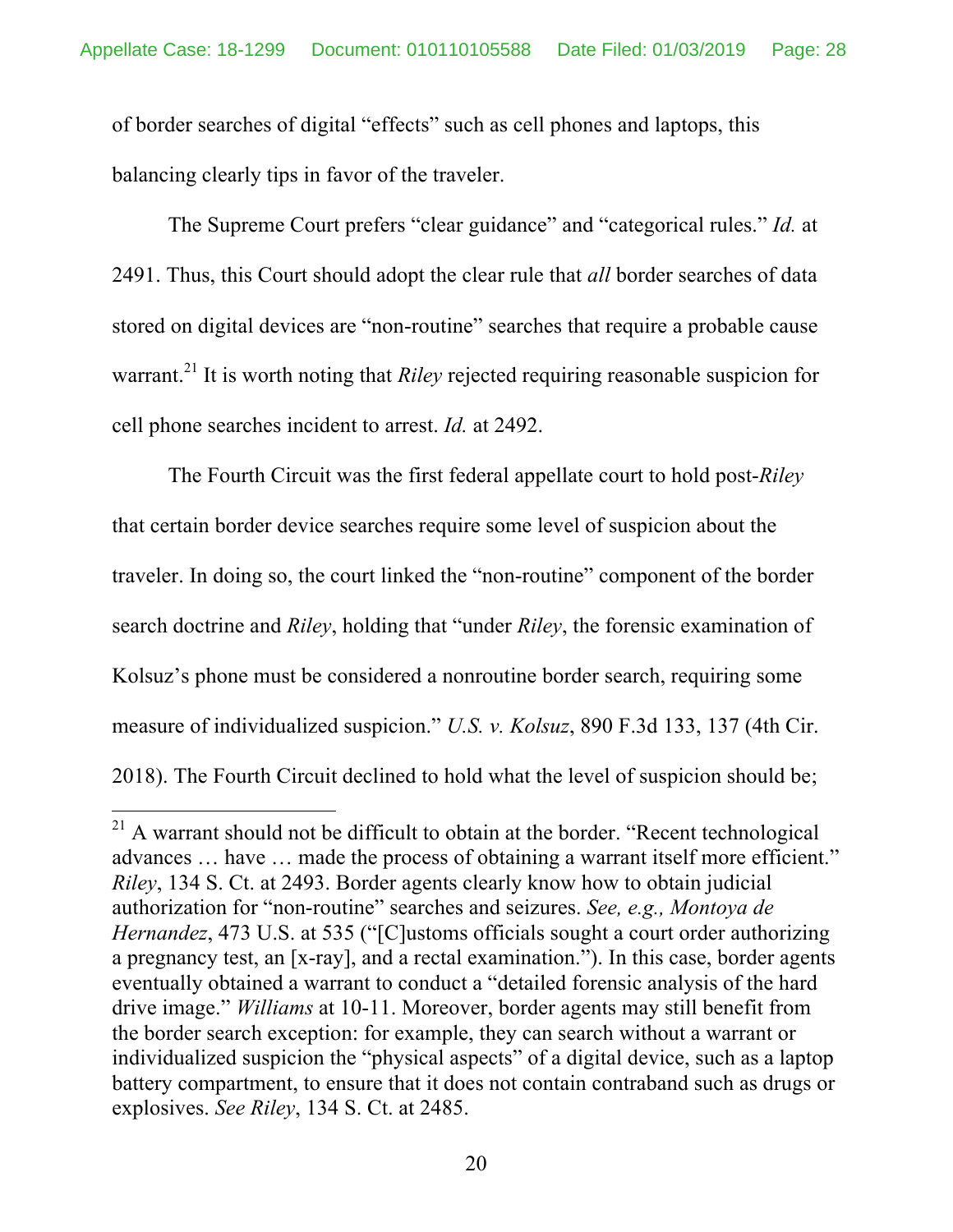though, unlike *Cotterman*, the court left open the possibility of a warrant requirement for both "forensic" and "manual" searches. *Id.* at 137, 141. *See also U.S. v. Molina-Isidoro*, 884 F.3d 287, 292 (5th Cir. 2018) (declining to rule on whether *Riley* requires a warrant for border device searches, but emphasizing that a leading Fourth Amendment legal treatise recognizes that "*Riley* may prompt a reassessment" of the question); *U.S. v. Vergara*, 884 F.3d 1309, 1313 (11th Cir. 2018) (Pryor, J., dissenting) (concluding that "a forensic search of a cell phone at the border requires a warrant supported by probable cause.").

### **A. A Probable Cause Warrant Should Be Required Given the Highly Personal Information Stored on Digital Devices**

Modern digital devices like cell phones and laptops reveal the "sum of an individual's private life," *Riley*, 134 S. Ct. at 2489, making any search by the government an extraordinary invasion of individual privacy requiring a probable cause warrant. Any border search of a digital device—whether a "manual" or "forensic" search—is highly intrusive and "bears little resemblance" to searches of travelers' luggage. *Id.* at 2485. In the context of border device searches, the Fourth Circuit recognized "the Supreme Court's … decision in *Riley* and its emphasis on the significant privacy interests in the digital contents of phones." *Kolsuz*, 890 F.3d at 140.

The fact that luggage may contain physical items with personal information does not negate the unique and significant privacy interests in digital devices. For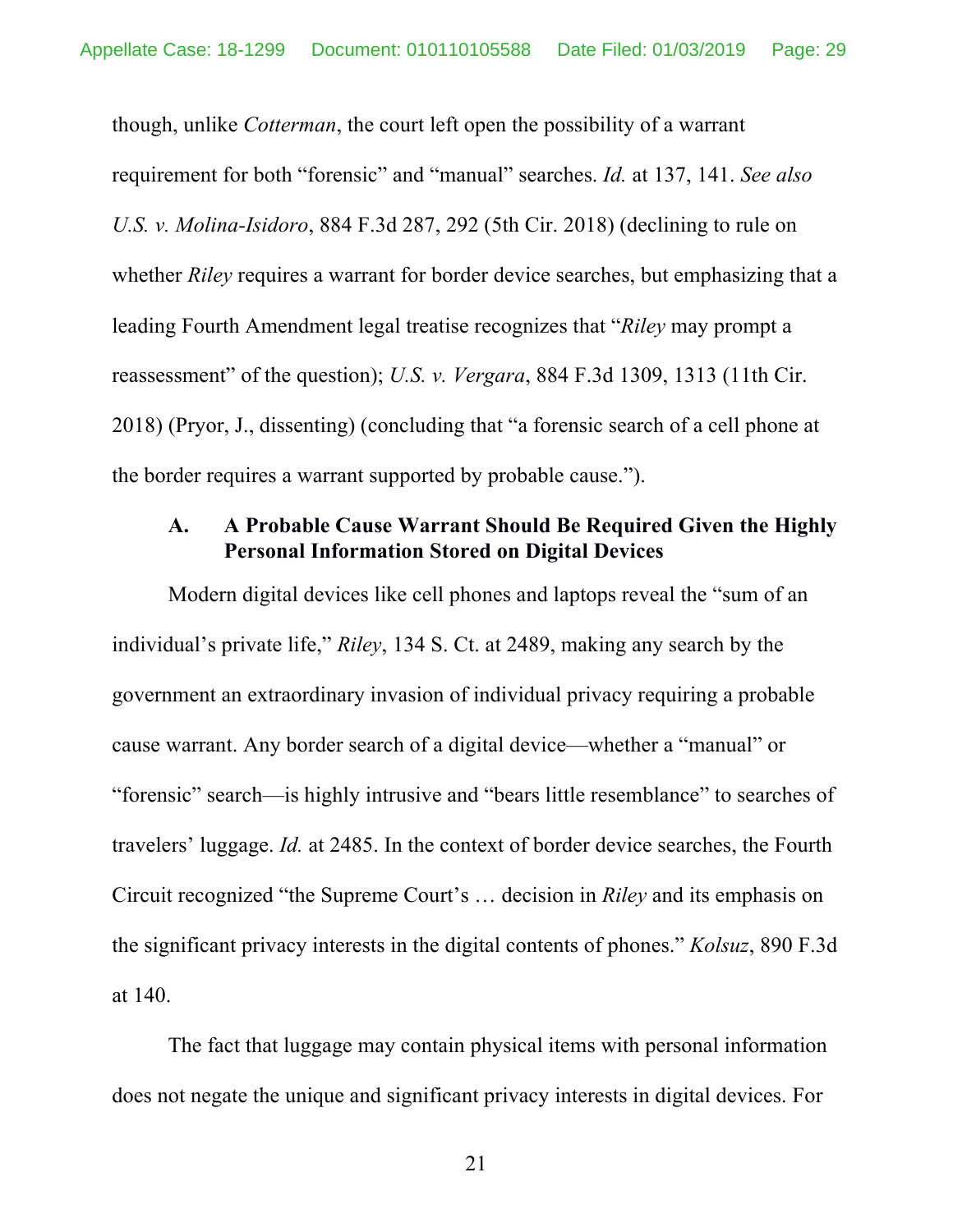example, a letter in a suitcase does not compare to the detailed record of correspondence via email or text message over months or years that a cell phone may contain and even a "manual" search would reveal. Nor does paper correspondence have a keyword search function, and people do not carry all the letters they have ever exchanged when they travel. *See Riley*, 134 S. Ct. at 2493.

The Supreme Court's recent landmark decision in *Carpenter v. U.S.* also informs the border search doctrine. In that case, the Court held that the government must obtain a probable cause warrant for historical cell phone location information maintained by cell phone service providers. 138 S. Ct. 2206, 2221 (2018). The *Carpenter* Court extensively relied on *Riley* in examining the significant privacy interests that individuals have in a record of their physical movements. Of course, historical location information can also be obtained from a border search of a cell phone.

Citing *Riley*, the *Carpenter* Court stated, "When confronting new concerns wrought by digital technology, this Court has been careful not to uncritically extend existing precedents." *Carpenter*, 138 S. Ct. at 2222. Similarly, the border search exception should not be extended to digital devices. *See Alasaad v. Nielsen*, 2018 WL 2170323, \*20 (D. Mass. 2018) (denying government's motion to dismiss, and relying on *Riley* to hold that "digital searches are different … since they 'implicate privacy concerns far beyond those implicated' in a typical

22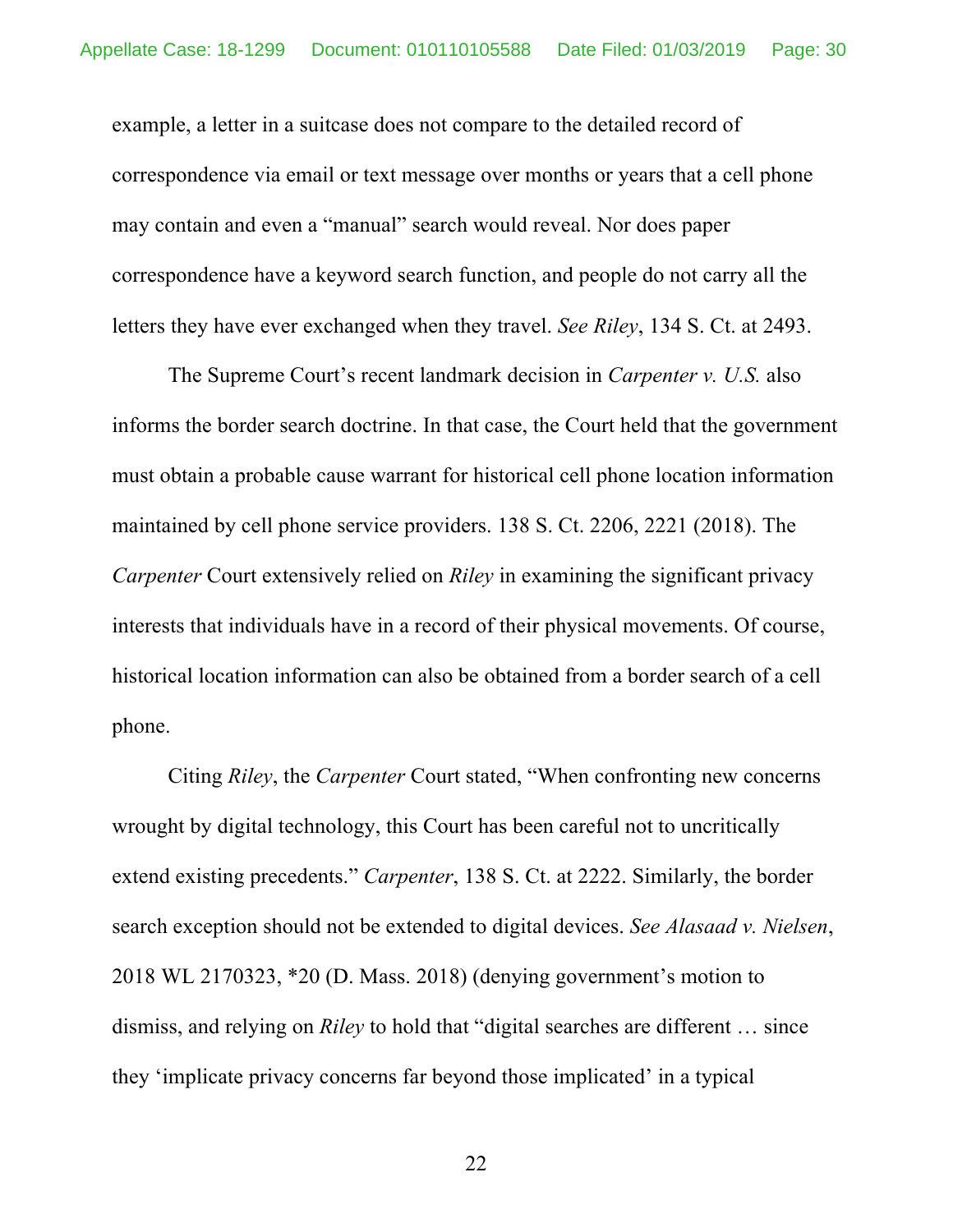container search"); *Kim*, 103 F. Supp. 3d at 59 (granting defendant's motion to suppress evidence obtained from a forensic border search of laptop, and relying on *Riley* to hold that laptop search "was so invasive of Kim's privacy"). Even DHS acknowledges that there is a privacy risk in border searches of digital devices "due to the volume of the information that is either stored on, or accessible by, today's electronic devices."<sup>22</sup>

### **B. A Probable Cause Warrant Should Be Required Because Warrantless, Suspicionless Border Searches of Digital Data Are Not Tethered to the Narrow Purposes of the Border Search Exception**

Under the *Riley* balancing test, the government's interests are analyzed by considering whether warrantless, suspicionless searches of a particular category of property are sufficiently "tethered" to the purposes underlying the warrant exception. 134 S. Ct. at 2485. In creating the categorical rule that the searchincident-to-arrest exception does not extend to cell phones, *Riley* found that warrantless, suspicionless searches of cell phones seized during an arrest are not sufficiently "tethered" to the narrow purposes of the search-incident-to-arrest exception: 1) to protect officers from an arrestee who might use a weapon against them, and 2) to prevent the destruction of evidence. *Id.* at 2483, 2485-86. The Court reasoned that 1) "data on the phone can endanger no one," and 2) the

 <sup>22</sup> Department of Homeland Security, *Privacy Impact Assessment Update for CBP Border Searches of Electronic Devices, DHS/CBP/PIA-008(a)*, at 2 (Jan. 4, 2018), https://www.dhs.gov/publication/border-searches-electronic-devices.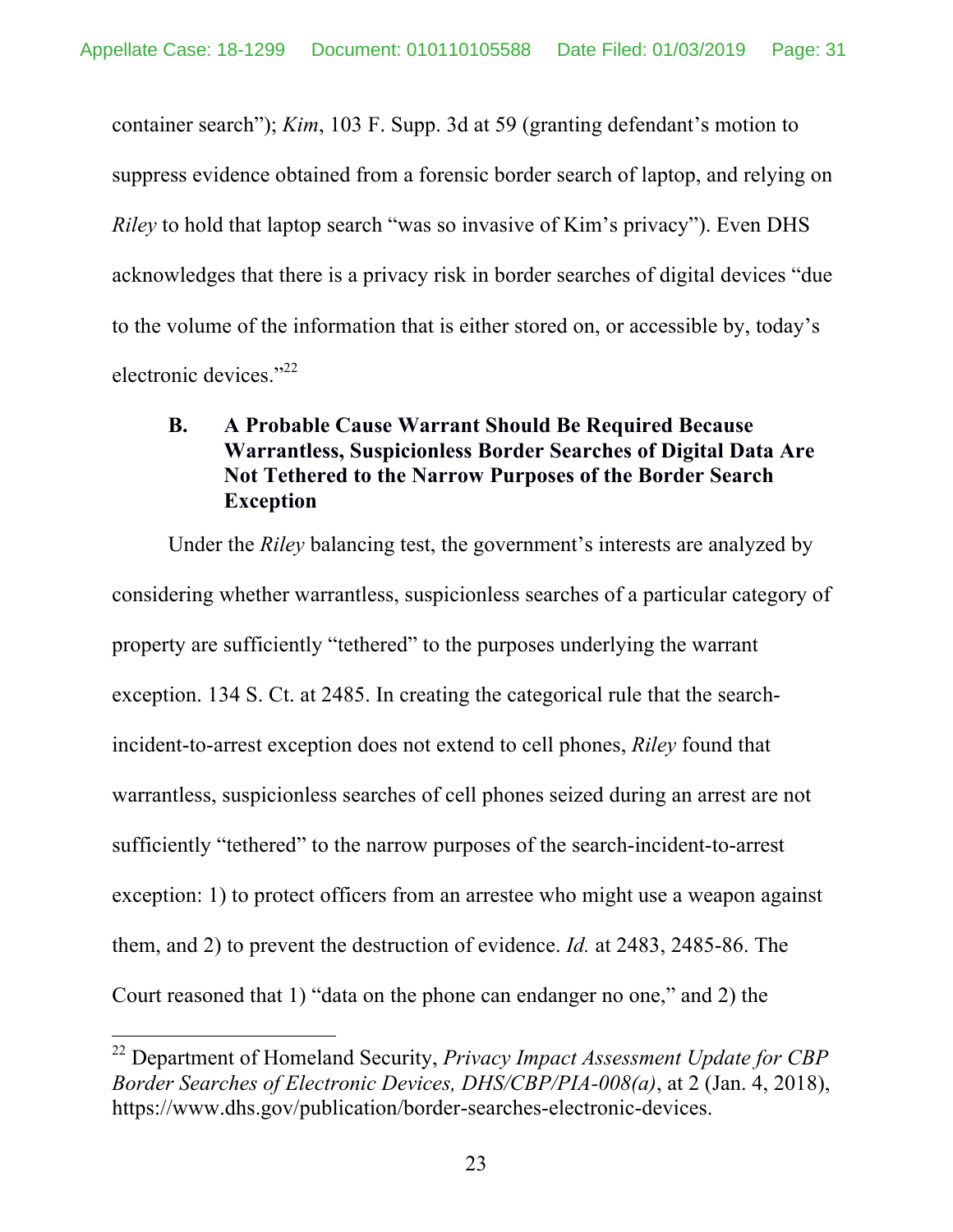probability is small that associates of the arrestee will remotely delete digital data. *Id.* at 2485-88. Regarding the latter concern, the Court emphasized that the problem is not "prevalent," and that a possibility does not justify a categorical rule allowing such a significant privacy invasion—that is, permitting a warrantless, suspicionless search of a cell phone *for every arrest*. *Id.*

Likewise, warrantless, suspicionless searches of digital devices at the border are not sufficiently "tethered" to the narrow purposes justifying the border search exception: immigration and customs enforcement. That is, warrantless, suspicionless searches of digital devices at the border are not necessary to and do not sufficiently advance these goals. *See U.S. v. Wurie*, 728 F.3d 1, 13 (1st Cir. 2013), *aff'd*, *Riley*, 134 S. Ct. 2473. As with the search-incident-to-arrest exception, the border search exception might "strike[] the appropriate balance in the context of physical objects," but its underlying rationales do not have "much force with respect to digital content on cell phones" or other digital devices. *Riley*, 134 S. Ct. at 2484.

Border agents determine a traveler's immigration status and authority to enter the United States by questioning travelers and inspecting official documents such as passports and visas, and border agents enforce customs laws by searching travelers' luggage, vehicles, and, if necessary, their persons. *See*, *e.g.*, *Flores-Montano*, 541 U.S. at 151; *U.S. v. Molina-Gomez*, 781 F.3d 13, 16–17 (1st Cir.

24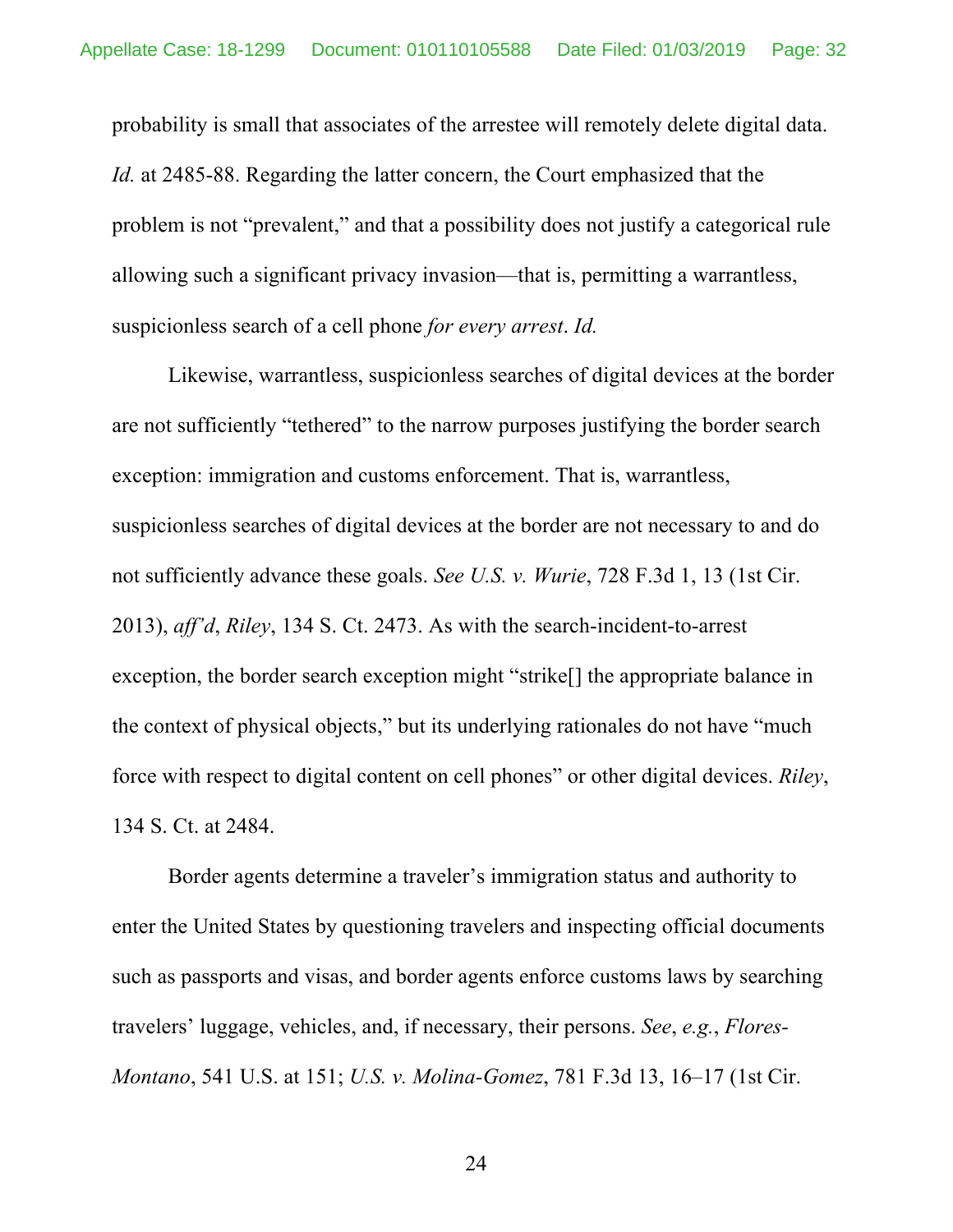2015). The purpose of the customs rationale of the border search exception, in particular, is to prevent physical items from entering (or leaving) the country at the moment the traveler crosses the border, typically because the items were not properly declared for duties, or are contraband that could harm individuals or industries if brought into the country. Just as the *Riley* Court stated that "data on the phone can endanger no one," 134 S. Ct. at 2485, physical items cannot be hidden in digital data.

Two federal appellate court judges have recognized the weak "tethering" between warrantless, suspicionless border searches of digital devices and enforcing the immigration and customs laws.

In *Molina-Isidoro*, a case involving the attempted smuggling of drugs into the country, Fifth Circuit Judge Gregg Costa in his concurring opinion stated, "Detection of … contraband is the strongest historic rationale for the border search exception." Yet, "[m]ost contraband, the drugs in this case being an example, cannot be stored within the data of a cell phone." He concluded, "this detection-ofcontraband justification would not seem to apply to an electronic search of a cellphone or computer." *Molina-Isidoro*, 267 F. Supp. 3d at 295 (Costa, J., concurring). He was also skeptical of a new "evidence-gathering justification" to support warrantless, suspicionless border searches of digital devices. He explained that *Boyd*'s "emphatic distinction between the sovereign's historic interest in

25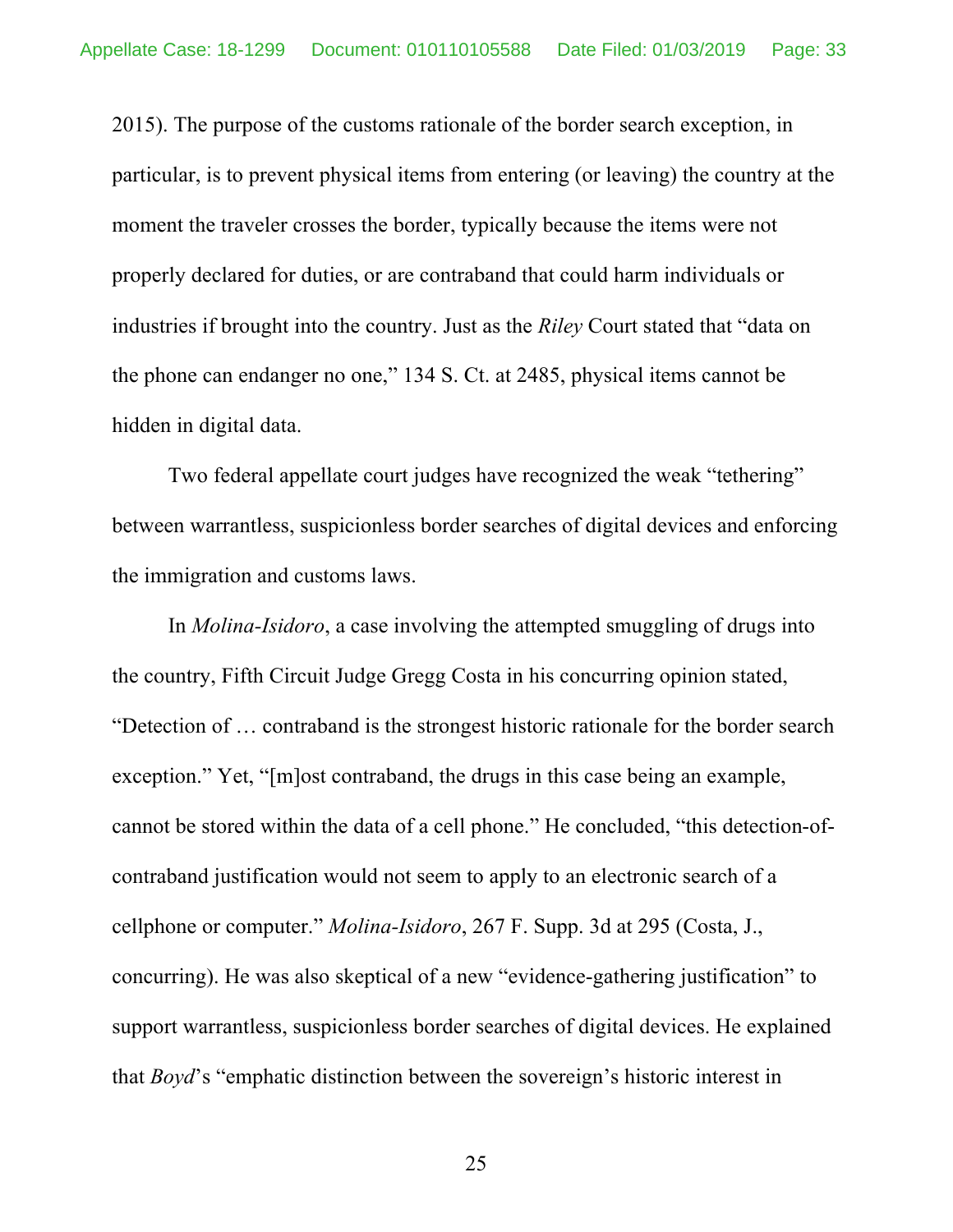seizing imported contraband and its lesser interest in seizing records revealing unlawful importation has potential ramifications for the application of the bordersearch authority to electronic data that cannot conceal contraband and that, to a much greater degree than the papers in *Boyd*, contains information that is like an extension of the individual's mind." *Id.* at 297 (internal quotations omitted).

In *Vergara*, Eleventh Circuit Judge Jill Pryor similarly stated, "the rationales underlying the border search exception lose force when applied to forensic cell phone searches… [C]ell phones do not contain the physical contraband that border searches traditionally have prevented from crossing the border." *Vergara*, 884 F.3d at 1317 (Pryor, J., dissenting). Also, similar to Judge Costa, she determined that a new "general law enforcement justification" does not support conducting warrantless, suspicionless cell phone searches at the border. She stated that this justification is "quite far removed from the purpose originally underlying the border search exception: 'protecting the Nation from entrants who may bring anything harmful into this country.'" She concluded, quoting *Riley*, "Excepting forensic cell phone searches from the warrant requirement because those searches may produce evidence helpful in future criminal investigations would thus 'untether the rule from [its] justifications.'" *Id.* at 1317. *See also Kolsuz*, 185 F. Supp. 3d at 858 (digital data "is merely indirect evidence of the things an individual seeks to export illegally—not the things themselves").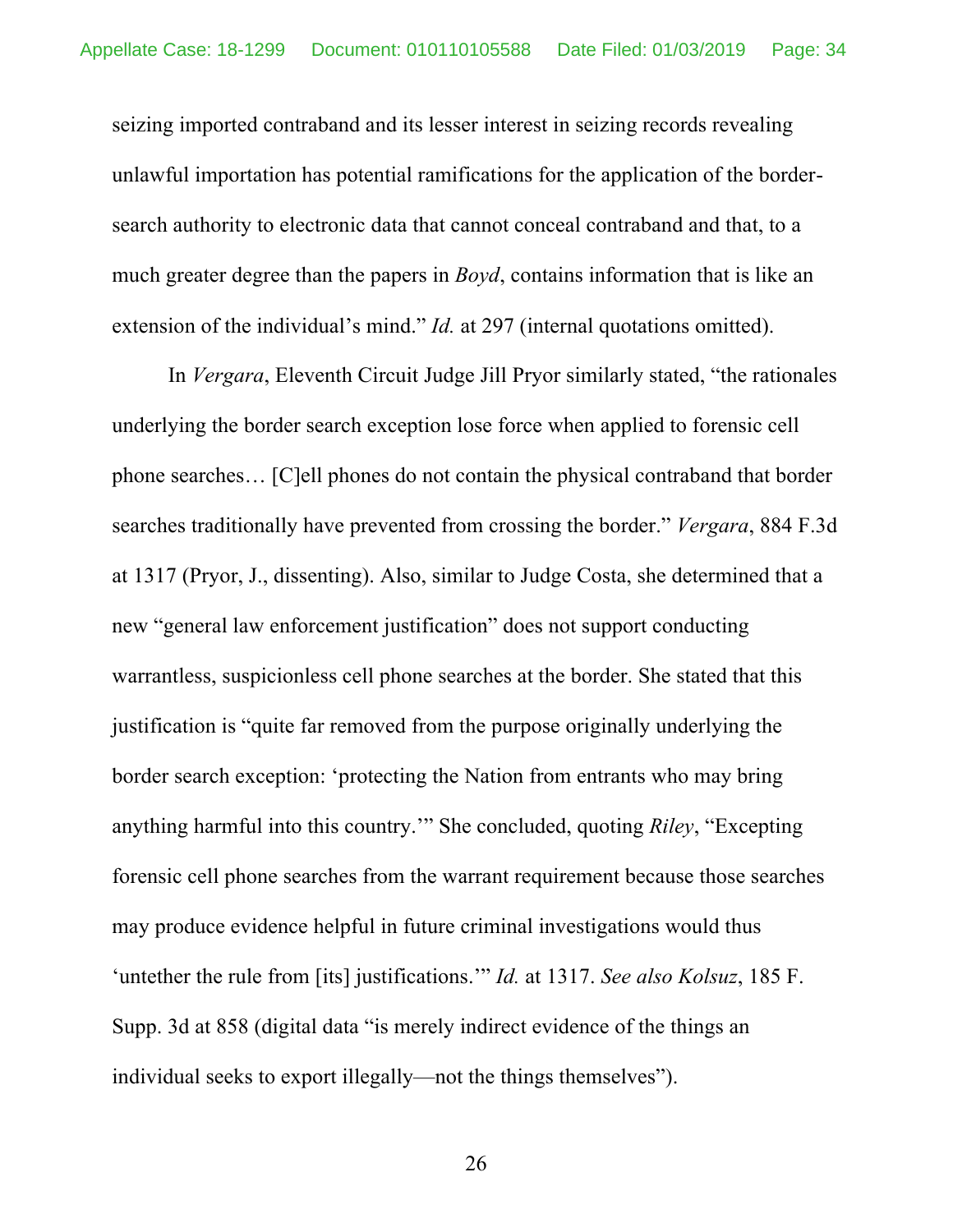Some digital content, such as child pornography, can be considered "digital contraband" that may be interdicted at the U.S. border. *Cf. U.S. v. Thirty-Seven Photographs*, 402 U.S. 363, 376–77 (1971) ("Congress may declare [obscenity] contraband and prohibit its importation."). However, unlike physical contraband, digital contraband can easily be transported across borders via the Internet. Thus, "it is not clear that the ability to conduct a warrantless search would make much of a difference" in preventing its importation into the country. *Riley*, 134 S. Ct. at 2487. *See also Vergara*, 884 F.3d at 1317 (Pryor, J., dissenting) (stating that "electronic contraband is borderless"). Thus, the government cannot demonstrate that any digital contraband that might be on travelers' devices is a "prevalent" problem (in the words of *Riley*) *at the border* that justifies a *categorical rule* permitting warrantless, suspicionless border searches of all digital devices entering or exiting the country.<sup>23</sup> "[L]egitimate concerns about child pornography do not justify unfettered crime-fighting searches or an unregulated assault on citizens' private information." *Cotterman*, 709 F.3d at 966.

Ultimately, even if "tethering" may be considered sufficient here, the

<sup>23</sup> "The vast majority of child pornography offenders today use the Internet or Internet-related technologies to access and distribute child pornography." *Alasaad*, 2018 WL 2170323, \*19, quoting U.S. Sent'g Comm'n, *Federal Child Pornography Offenses* (2012), at 41-42,

https://www.ussc.gov/sites/default/files/pdf/news/congressional-testimony-andreports/sex-offense-topics/201212-federal-child-pornographyoffenses/Full\_Report\_to\_Congress.pdf.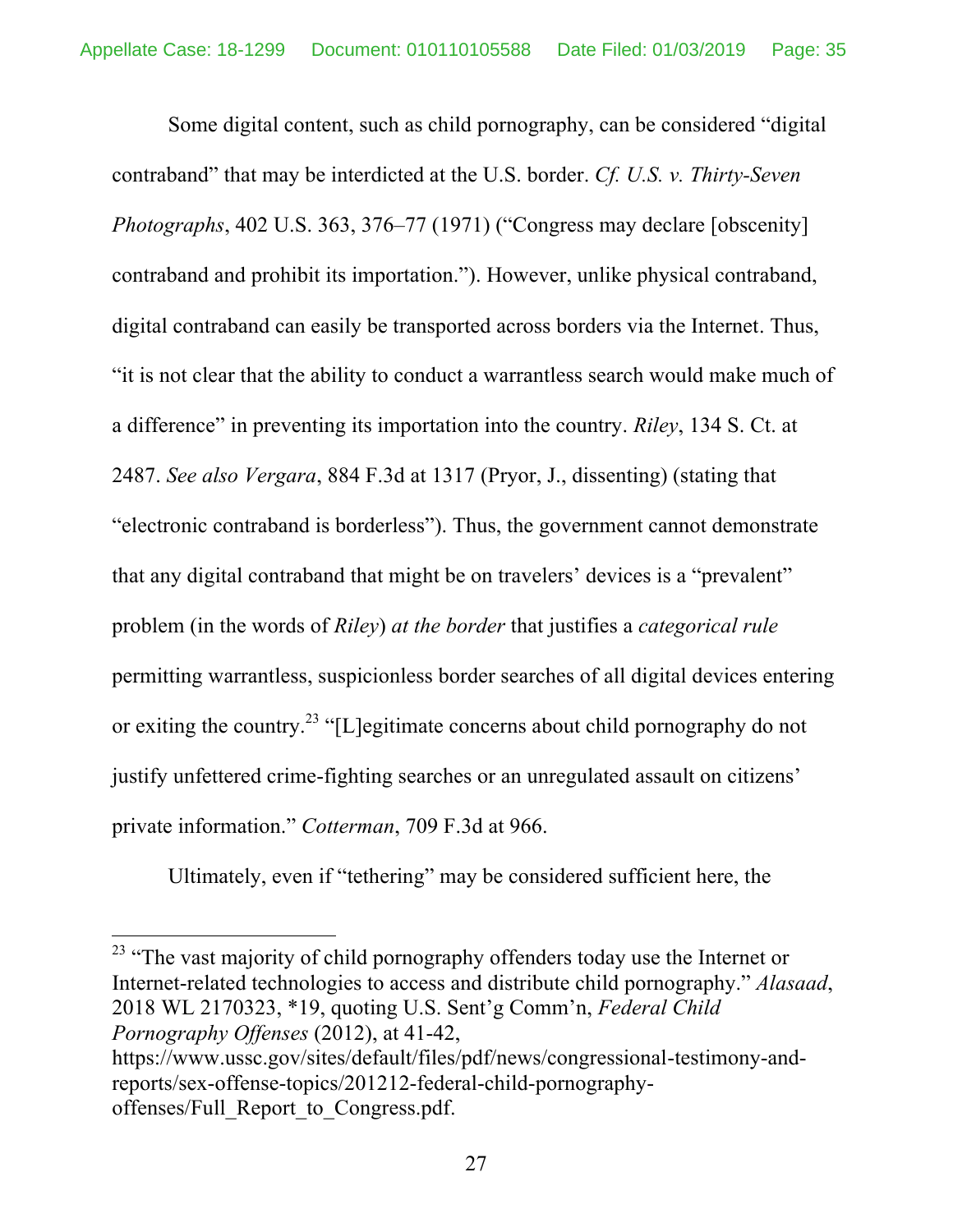extraordinary privacy interests that travelers have in their cell phones and laptops still outweigh any legitimate governmental interests. Governmental interests do "not justify dispensing with the warrant requirement across the board." *Riley*, 134 S. Ct. at 2486. "The Supreme Court has never endorsed the proposition that the goal of deterring illegal contraband at the border suffices to justify any manner of intrusive search." *Cotterman*, 709 F.3d at 967.

#### **CONCLUSION**

This Court should adopt the categorical rule that all border searches of data stored on digital devices are "non-routine," and that, consistent with *Riley v. California*, a probable cause warrant is required.

Dated: January 3, 2019 By: */s/ Sophia Cope* 

Sophia Cope Adam Schwartz ELECTRONIC FRONTIER FOUNDATION 815 Eddy Street San Francisco, CA 94109 (415) 436-9333 sophia@eff.org adam@eff.org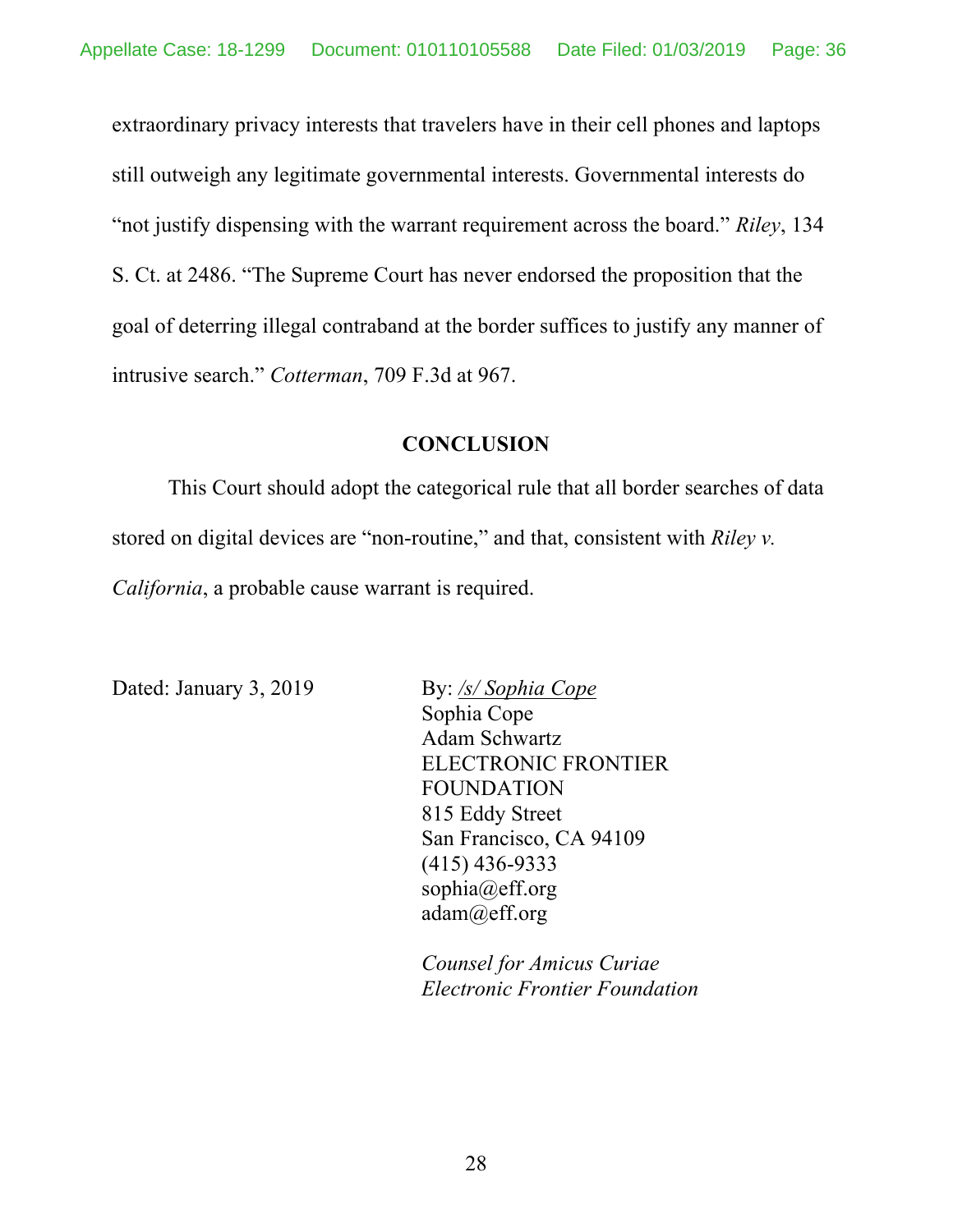#### **CERTIFICATE OF COMPLIANCE WITH RULE 29(A)(5)**

1. This brief complies with the type-volume limitation of Fed. R. App. P.  $29(a)(5)$  because:

 $[X]$  this brief contains 6,491 words, excluding the parts of the brief exempted by Fed. R. App. P.  $32(a)(7)(f)$ , or

[] this brief uses a monospaced typeface and contains [less than 650] lines of text, excluding the parts of the brief exempted by Fed. R. App. P. 32(a)(7)(f)

2. This brief complies with the typeface requirements of Fed. R. App. P.  $32(a)(5)$ , and the type style requirements of Fed. R. App. P.  $32(a)(6)$  because:

 $[X]$  this brief has been prepared in a proportionally spaced typeface using [Microsoft Word 2010] in [14 point Times New Roman font], or

[] this brief has been prepared in a monospaced typeface using [name and version of word processing program] with [number of characters per inch and name of type style].

Dated: January 3, 2019 By: /s/ Sophia Cope

Sophia Cope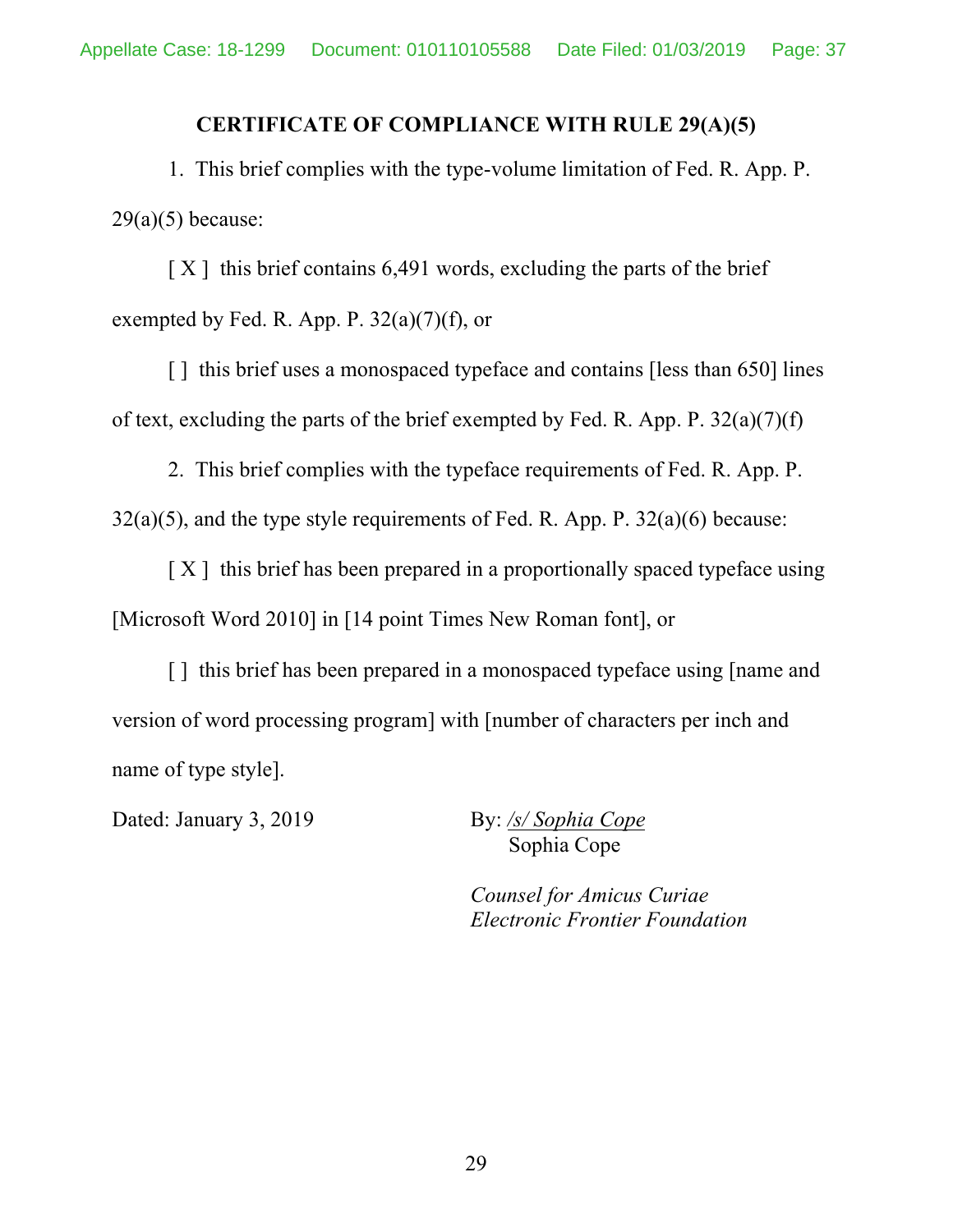### **CERTIFICATE OF DIGITAL SUBMISSION**

I hereby certify that with respect to the foregoing:

- (1) all required privacy redactions have been made per  $10^{th}$  Cir. R. 25.5;
- (2) if required to file additional hard copies, that the ECF submission is an exact copy of those documents;
- (3) the digital submissions have been scanned for viruses with the most recent version of a commercial virus-scanning program, Avast Mac Security Version 13.11, updated December 19, 2018, and according to the program are free of viruses.

Dated: January 3, 2019 By: /s/ Sophia Cope

Sophia Cope